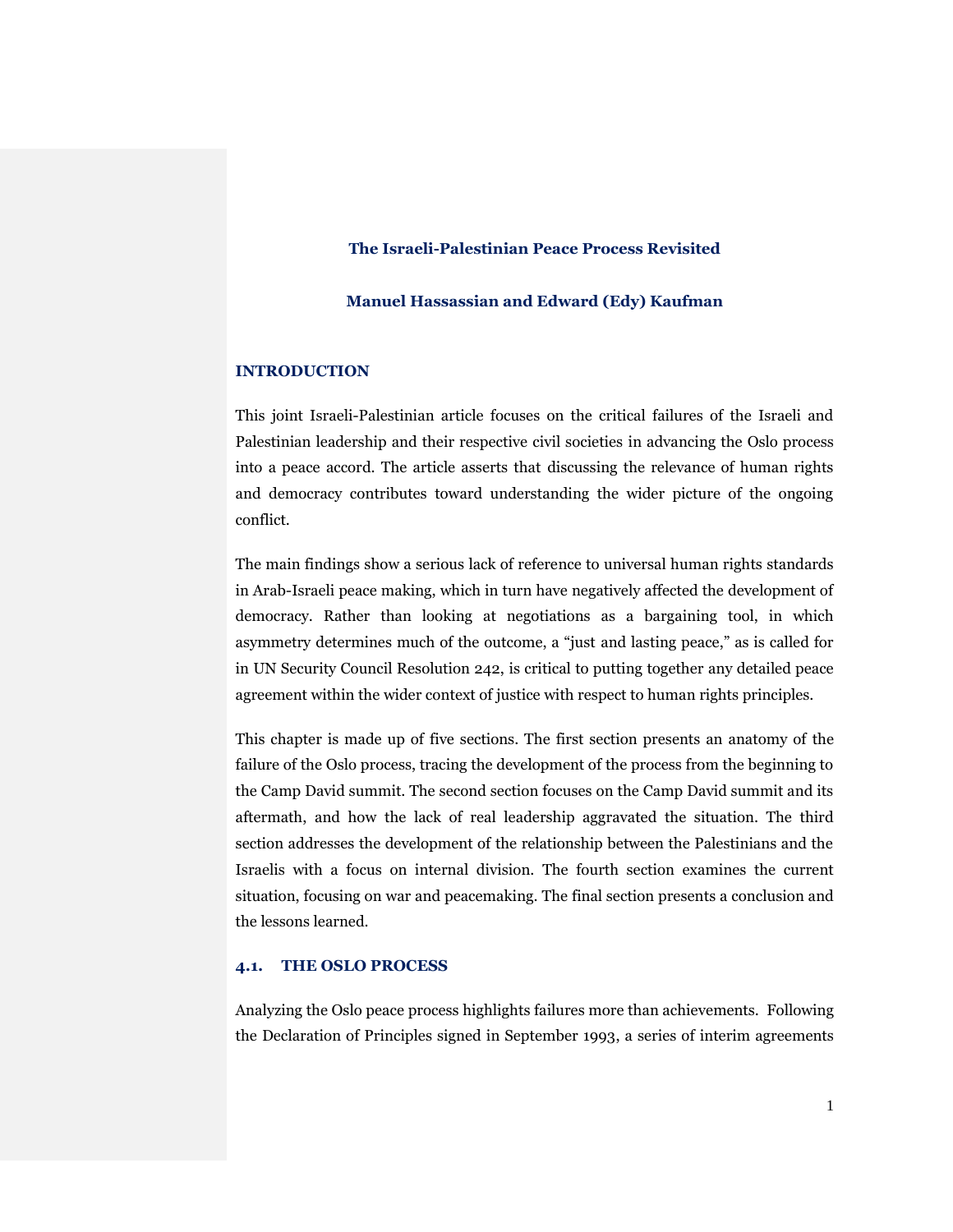were signed between Israel and the PLO during the period of 1993-1999: the May 1994 Cairo Agreement regarding the implementation of autonomy for the Gaza Strip and the West Bank city of Jericho; the September 1995 interim agreement dividing the West Bank into areas under direct Palestinian control (area A), civilian Palestinian control (area B), and Israeli control (area C, including settlements and self-defined "security zones"); the January 1997 Hebron Protocol dividing the city between Israelis and Palestinians; the October 1998 Wye River Memorandum implementing the interim agreement of 1995; and finally the September 1999 Sharm al-Sheikh memorandum that stipulated the final status negotiations on refugees, borders, water, Jerusalem, and settlements.

After Israel's military withdrawal from less than half of the occupied territories and all of the urban areas, the Palestinian Authority (PA) under the Arafat government and the Legislative Council took jurisdiction over all civilian affairs for the cities in the West Bank and Gaza and a large part of the villages. The Palestine Liberation Organization (PLO) and the emerging PA promised to curb violence, dismantle armed infrastructures in the territories, collect illegal weapons, and end the incitement of violence. Soon, mutual recriminations about not fulfilling expectations and delays in the timetable poisoned the atmosphere. On the one hand, Israeli leaders did not see the contradiction between the continuing settlement expansion and the outcome of the permanent status negotiations that would enable Palestinians to determine their future. On the other hand, the PA, while routinely condemning the use of suicide bombings by extreme Islamic-oriented groups, did not act systematically to stop them, and Arafat did not distance himself from the perpetrators, who he called *shahid* ("martyr" in Arabic).

Much of the criticism at the time focused on the process itself. The idea of postponing the final outcome for a long time gave spoilers room to take the initiative away from the decisionmakersdecision makers. Different political cultures -- one side believing in the dynamics of negotiation and the other stressing the necessity to see the "light at the end of the tunnel" -- drew the sides apart.<sup>1</sup> While non-governmental organizations (NGOs)

<sup>1</sup> 1 Tamara Cofman, (ed.), *How Israelis and Palestinian Negotiate: A Cross Cultural Analysis of the Oslo Peace Process,* (Washington, DC: United States Institute of Peace Press, 2005). For the wider picture,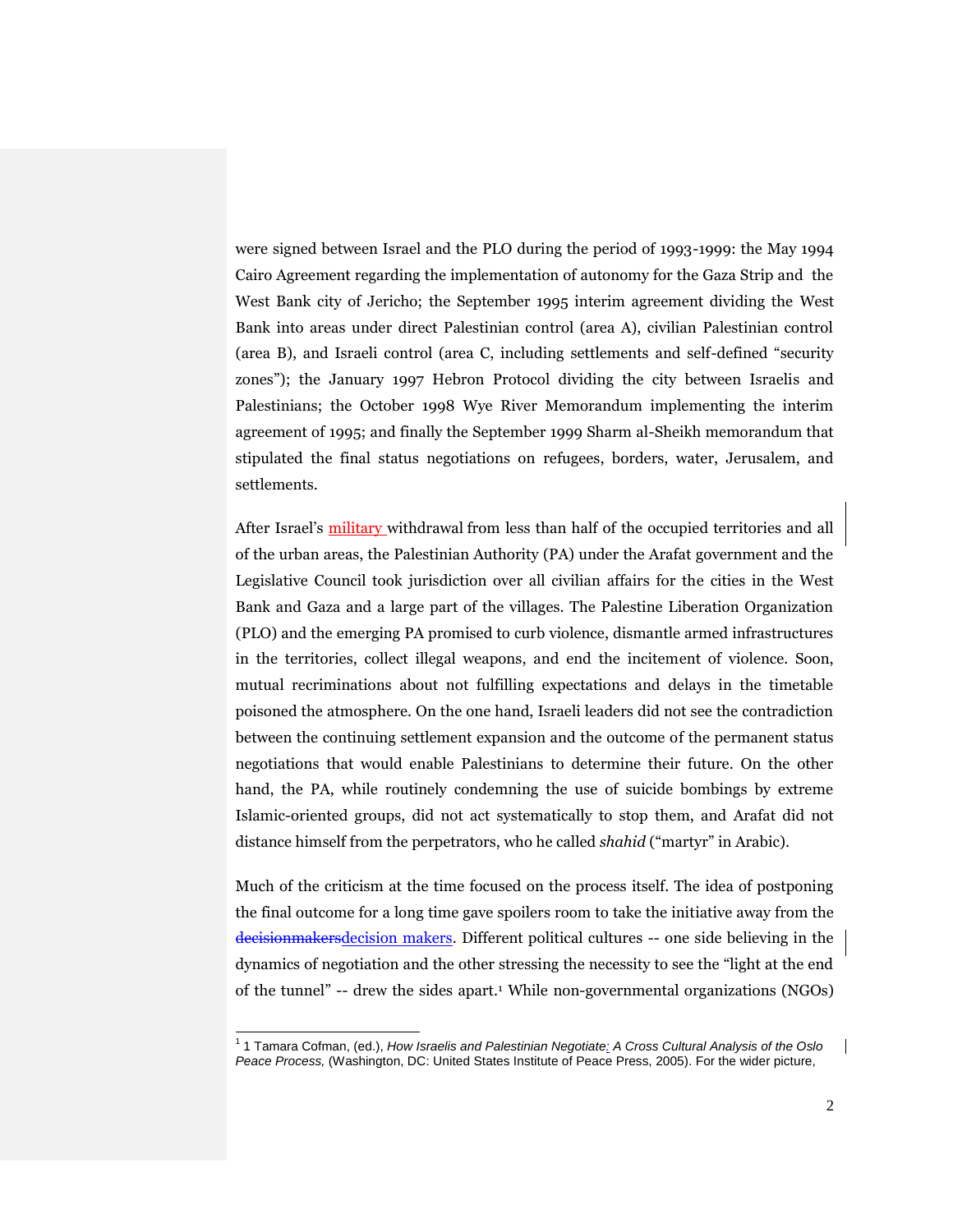and academics continued to deal with the final status issues and create creative ideas, their ability to influence the decisionmakers decision makers was very limited, and they were unable to coordinate a strong lobby effort.<sup>2</sup>

Israeli prime ministerPrime Minister Yitzhak Rabin's assassination by Yigal Amir, a Jewish religious fanatic, brought an end to the potential agreement with Arafat. The trust building between the two leaders created the expectation that if they could come to an agreement, they could make a strong case in their societies for accepting a compromise that would address the minimal claims of each side. This dream was shattered with the election of Prime Minister Benjinyamin Netanyahu in 1996, but hope renewed during the 2000 Camp David II negotiations, when Prime Minister Ehud Barak proclaimed himself the inheritor of Rabin. Until that time, the vital Palestinian issues, such as Jerusalem and refugees, were not addressed.

The multiparty, parliamentary structure in Israel also did not help the situation, since it was difficult to secure a majority in the Israeli parliament. Because unrelated agendas and single issue parties created enormous problems in Israeli politics, it was quite clear that at the moment of truth, when the leaders were willing to sign a peace agreement, legitimatization was best conducted through a referendum. The Oslo process lacked internal legitimacy and there was a need for public validation. But perhaps the main fault of the leadership was the lack of will to confront and control the spoilers of the peace process -- the religiously motivated zealots geared at inflicting damage and pain.<sup>3</sup> Extremists on both sides became a trump card and the secular political establishment felt, for personal and party considerations, less inclined to act swiftly in curbing their illegal activities.

1

see Raymond Cohen, *Negotiating Across Cultures, Communication in an Interdependent World*, (Washington DC, United States Institute of Peace, 1997).

<sup>2</sup> E. Kaufman, W. Salem and J. Verhoeven (eds.), *Bridging Across the Divide: Israeli-Palestinian Peacebuilding* (Boulder: Lynne Rienner Publishers, 2006).

 $3$  Magnus Ranstorp, "The Israeli-Palestinian peace process: The strategic art of deception", in E. Newman and O. Richmond, *Challenges to Peacebuilding (*Tokyo: United Nations University Press, 2006), pp 242- 260.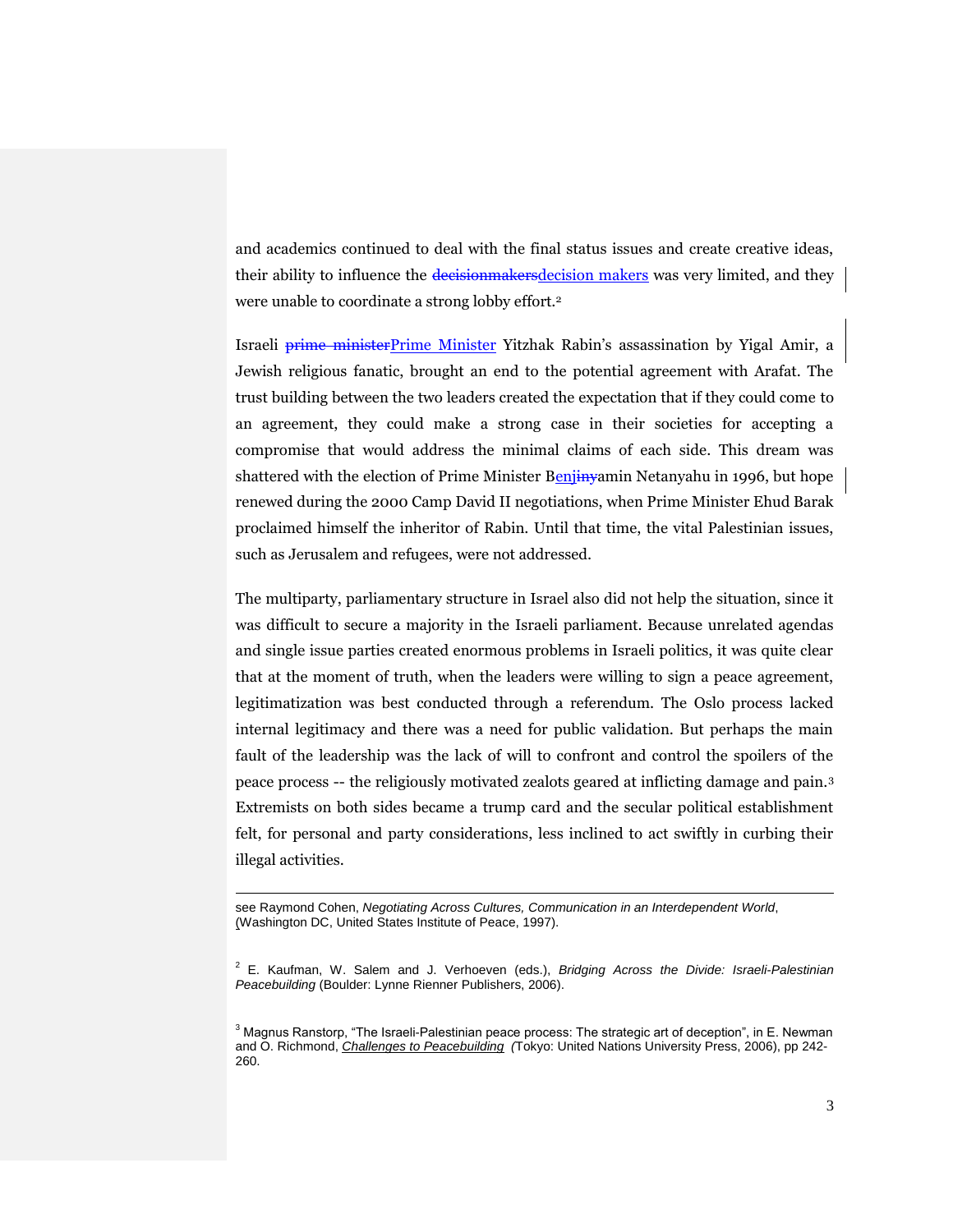On the Palestinian side, it was often mentioned that Oslo was doomed to fail for several reasons. Oslo was never an agreement between equals, explicitly granting statehood and self-determination to the Palestinians. Israeli attempts to procrastinate the implementation of the interim agreements prolonged the military occupation and settlement expansion of Gaza and the West Bank, including the annexation of the Palestinians' prime land and the building of by-pass roads for the use of the settlers and the Israel Defense Forces (IDF). As a result, Oslo did not deal with the key issues between the two sides and failed to halt settlements or end the occupation. It was an agreement that in effect allowed one side to continue to take the land that the two sides were supposed to divide. Indeed, the decade of negotiations beginning with the Madrid conference witnessed a doubling of the settler population and settlements, the implementation of plans to parcel up the West Bank into different cantons, and the consecration and strengthening of the occupation regime. Confidence building measures, such as the release of Palestinian prisoners and the sustained connection between Gaza and the West Bank, were symbolic rather than meaningful gestures.

On the Israeli side, armed resistance to the agreement, first by political Islamist movements by way of suicide bombings, shocked Israelis. Furthermore, the declaratory postures of many Israeli politicians did not alert the public about the need for "painful concessions," as later became clearer in the post-Oslo period under Ariel Sharon and Ehud Olmert's leadership. Hence, trust was replaced by mistrust, and hopes were dashed. Palestinians and Israelis were profoundly disillusioned with each other's behavior in failing to meet the expectations of the peace process. The expected "peace dividends" never came, and the economic situation and normal life deteriorated. The failure to implement a structured security system paved the way for IDF violence within the occupied territories with brutal attacks on civilian targets. The threat was no longer national, but rather personal, and the "front" was no longer the border, but rather the coastal cities of Israel. Through mostly nationalistic media, the mistrust culminated into a war of images. One side's victims were presented individually by name and photo, but the casualties of the other side, if reported at all, were confined to overall figures. Stereotyping was in full swing.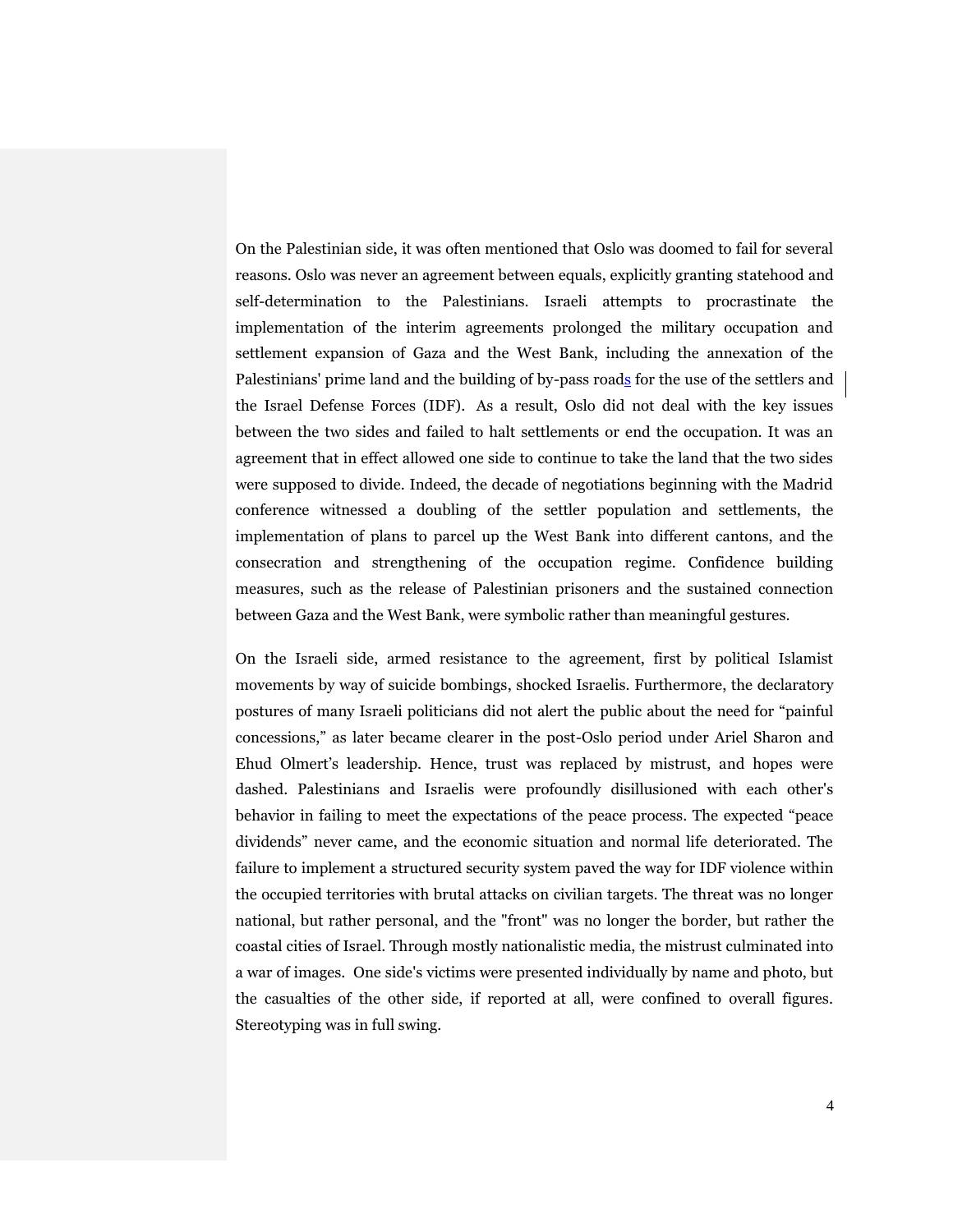**הערה]hr1]:** Source?

In the first few years, the Oslo Accords enjoyed broad support in Israel. From 1994 to 1999, 43 percent of respondents supported the accords while 32 percent opposed them. In contrast, during the al-Aqsa Intifada, support for the agreement dropped significantly and the equation was reversed.

Several critical studies and evaluations of NGO cooperation in the past have highlighted many of the current obstacles.<sup>4</sup> An important ongoing concern is that the region's youth, a numerically large and actively engaged sector of society, is overrepresented among both victims and perpetrators of violent conflict. Despite this, over the years, a significant minority<sup>5</sup> of young Palestinians has participated in joint activities with likeminded Israelis. Israeli civil society activists find themselves in a post nation-building phase in an established state functioning under democratic rules. Not unexpectedly, many potential peace builders today prefer individual pursuit of happiness and better living standards to the rigors of promoting intercommunity reconciliation*.* By contrast, Palestinians remain saddled with the task of constructing a state from scratch and a national ethos that restricts individual freedom of action. Frustration related to lack of personal advancement further alienates Palestinians and discourages interaction with Israeli counterparts, persons visibly enjoying a much higher standard of living.

People-to-people programs, even when officially endorsed for a short period, never became normative. They are marginal groups in both societies, working for healing, reconciliation, and forgiveness. On the Palestinian side, public exposure was limited, participant names remained undisclosed, and meetings were often held abroad. Thus, insufficient media coverage was not the only reason for the general ignorance

| מעוצב:גופן: 11 נק <b>',</b> גופן<br>עבור עברית ושפות אחרות: 11<br>מעוצב:גופן: 11 נק', גופן<br>עבור עברית ושפות אחרות: 11<br>מעוצב:גופן: 11 נק', גופן<br>עבור עברית ושפות אחרות: 11<br>מעוצב:גופן: 11 נק <b>',</b> גופן<br>עבור עברית ושפות אחרות: 11<br>מעוצב:גופן: 11 נק', גופן<br>עבור עברית ושפות אחרות: 11 |  |  |  |  |
|----------------------------------------------------------------------------------------------------------------------------------------------------------------------------------------------------------------------------------------------------------------------------------------------------------------|--|--|--|--|
|                                                                                                                                                                                                                                                                                                                |  |  |  |  |
|                                                                                                                                                                                                                                                                                                                |  |  |  |  |
|                                                                                                                                                                                                                                                                                                                |  |  |  |  |
|                                                                                                                                                                                                                                                                                                                |  |  |  |  |
|                                                                                                                                                                                                                                                                                                                |  |  |  |  |

<sup>&</sup>lt;sup>4</sup> M. Hassassian, "NGOs in the Context of National Struggle," Benjamin Gidron, Stanley N. Katz, Yeheskel Hasenfeld, (eds.), *Mobilizing for Peace: Conflict Resolution in Northern Ireland,* 

*Israel/Palestine, and South Africa,* (New York: Oxford University Press, 2002), pp. 130-150; E. M.Hassassian and E. Kaufman: "Israeli/Palestinian peace builders: lessons learnt", in Paul van Tongeren (ed.), *People Building Peace*, (European Center for Conflict Prevention, 1999, Utrecht), pp. 112-123; "The Role of Civil Society in the Israeli/Palestinian Peace Process, in Ma'oz M. and Nusseibeh S., *Is Oslo Alive?* (Adenauer Foundation, Jerusalem, 1999), pp.115-139.

<sup>5</sup> The overall Israeli public opinion change has been monitored periodically first by the 'Peace Index" of the T.Steinmetz Center at Tel Aviv University [\(http://www.tau.ac.il/peace/\)](http://www.tau.ac.il/peace/) ; and since the Intifada Al Aqsa including the Palestinian public as well in the Y.Shamir and K.Shikaki's at the quarterly survey, feature in the Harry S Truman Institute at the Hebrew University of Jerusalem (http://truman.huji.ac.il/polls.asp)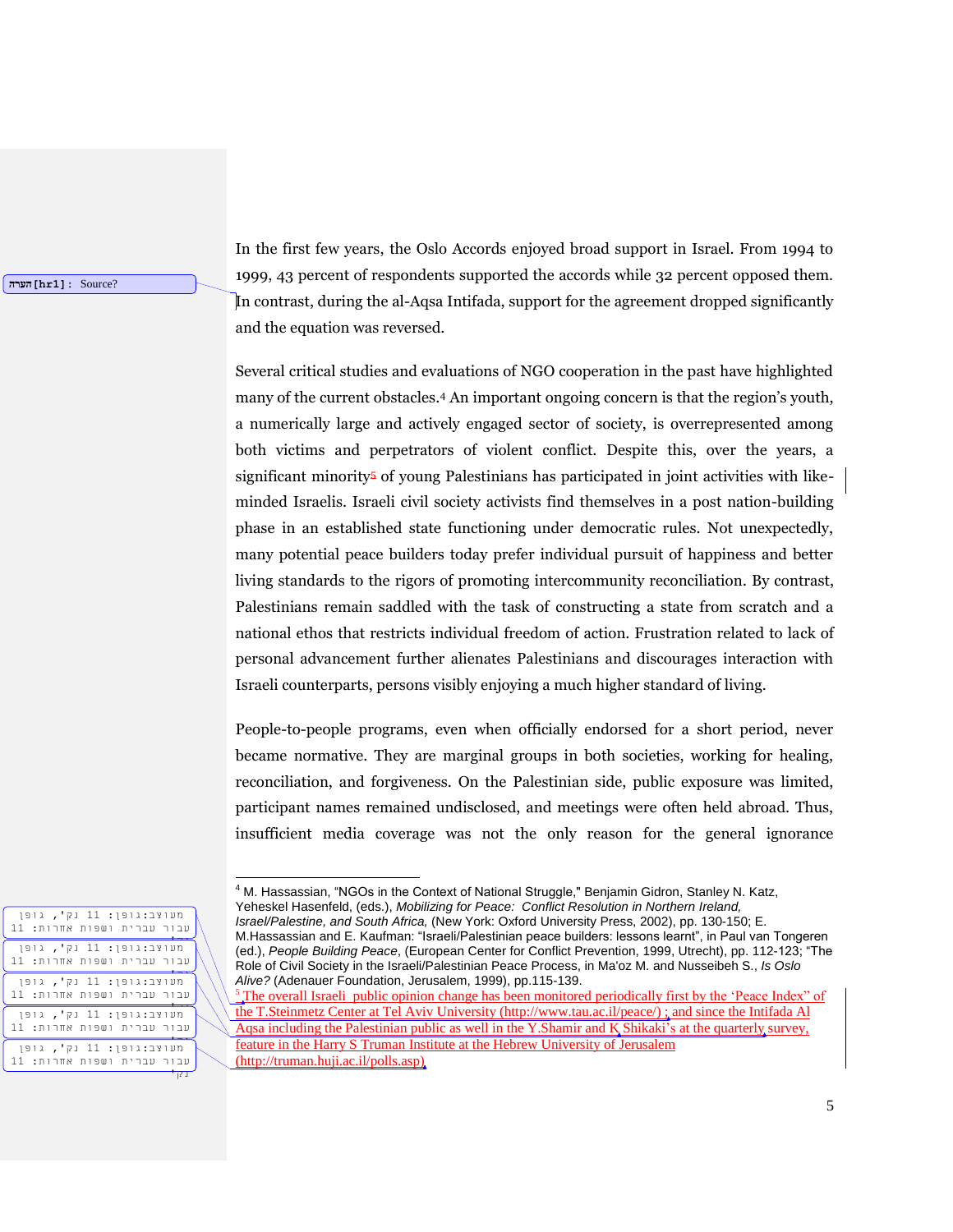concerning the scope of these activities. Participants also failed to widely promote the "good news" message that concluded such activities. Peace education put an emphasis on changing textbooks. The Israelis, mostly by omission, did not relate to the Arab native population, and the Jordanian/Egyptian texts that existed before the production of new Palestinian versions portrayed Zionism, and often Jews, in a negative light. A traumatic personal experience at a checkpoint or the killing of a relative can condition a child far more than a book's positive description of Jews as prospective good neighbors.

On the Palestinian side, there have been several restrictions to cooperation, mostly trade unions and academic organizations that are against relations not only with the government of Israel but also with social movements and mainstream NGOs. Normalization has been defined among Palestinians as the process of building open and reciprocal relations with Israel in all fields, including the political, economic, social, cultural, and educational realms. Palestinians, although, are divided in their stances visà-vis "normalization." Supporters see it as a process to integrate Israel into the larger Middle East community of nations or to restructure Israel through a bottom-up peace process. Many others, however, oppose "normalization" if only because it implies a willingness to accept, and perhaps legitimize, past injustices experienced in the course of occupation. Thus, they hold that ending the occupation must be a precondition for normal relations with Israel. This anti-normalization stance has led to such Palestinian initiatives as the boycott of Israeli academics, which has brought a great deal of unwanted pressure on those Palestinians willing to cooperate across the ethnic divide.<sup>6</sup> Later, the ideological impediments were aggravated by the physical barriers imposed by the Israeli military in the occupied territories. The few Israelis who believed in unilateral solidarity with the Palestinians continued their supportive activities in the absence of much needed intensive parallel work with Israeli public opinion. Still, a small minority of Palestinian activists calling for nonviolent struggle and cooperation with the Israeli

<sup>&</sup>lt;sup>6</sup> Walid Salem, "The Anti-Normalization Discourse in the Context of Israeli-Palestinian Peacebuilding" in J. Ramoneda, P. Vilanova, W. Salem and E. Kaufman, (eds.), *Breaking the Wall,* (Barcelona: CCCB, 2005), pp 87-106.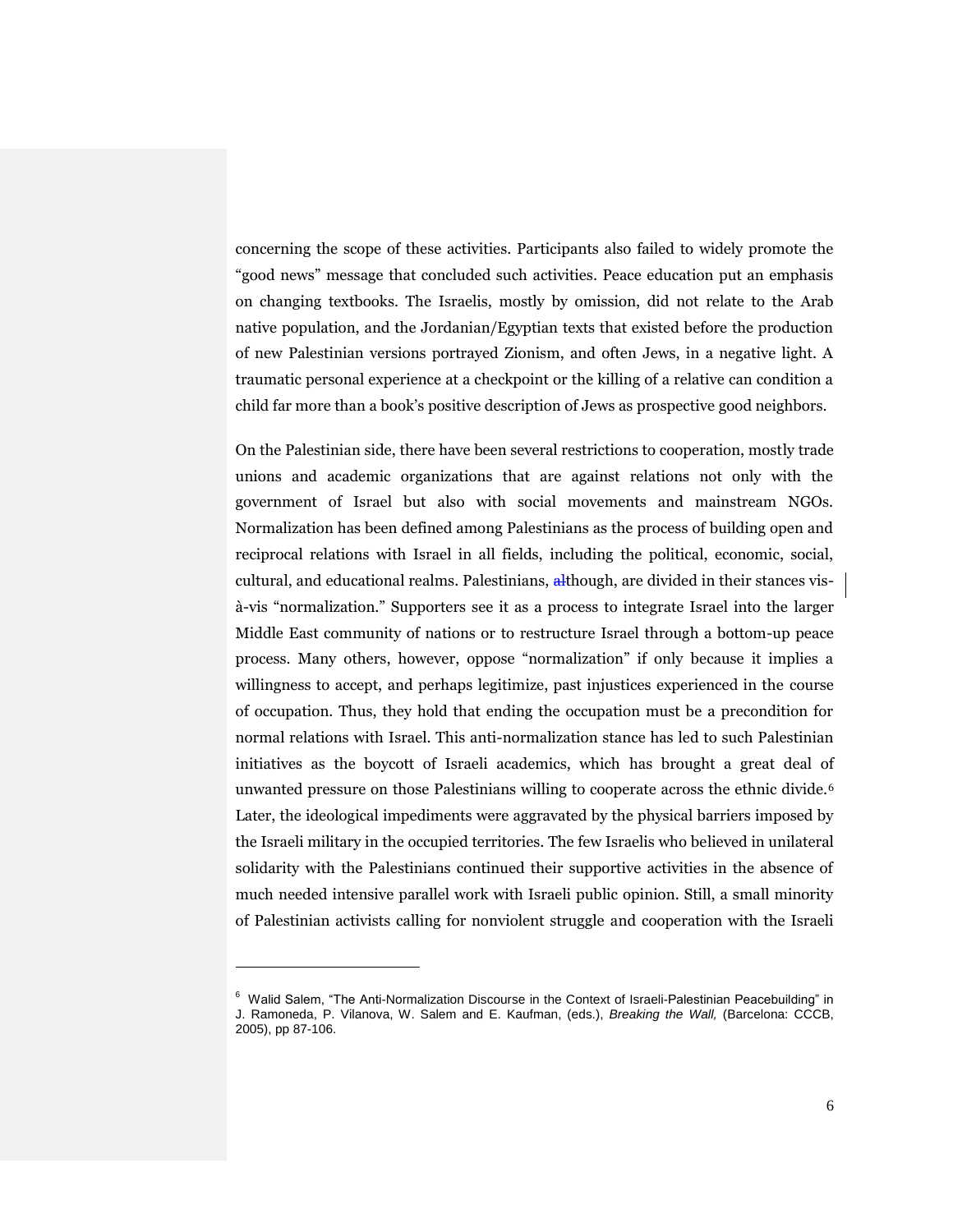peace forces continued to work throughout the entire period of the Oslo process until present times.

With all its pitfalls, however, there were important breakthroughs during the Oslo process.<sup>7</sup> It affected the psychological environment by installing faith in a peaceful resolution, as the negotiations between the Israel and the PLO started recognizing each other as legitimate. This factor is now taken as a given when former and current Likud leaders shake hands and negotiate with the once denounced "terrorist organization." Furthermore, the Oslo process initiated the "two-state solution," a motto that still remains important to a majority of both peoples.<sup>8</sup> This call for self-determination translated into practice during the first intifad*a* and the subsequent nineteenth Palestinian National Council (PNC) held in Algiers in 1989, stressing that the objective of the PLO was to get rid of the occupation of the West Bank, Gaza, and East Jerusalem. Furthermore, the idea that all major issues are negotiable, including the Israeli taboo on Jerusalem, made a difference as compared with the more intransigent stand previously held by both sides.

Within a wider context, and learning from experience elsewhere, human rights principles could have been an integral part of the three stages of the process. First, in the pre-negotiation phase in Norway, representatives from Israel's Labor Party and the PLO either considered human rights language a rhetorical burden or perhaps omitted it as a result of two sides' lack of agreement. No doubt, the negotiators took upon themselves a formidable task in devising solutions to a large number of pressing issues. The title, "Put

מעוצב:סמן

<sup>7</sup> Ron Pundak writes in "Two States for Two People", *Ynet, Yedioth AHhaachronoth* (September 14, 2008), "Facing the occupation, an absence of differentiation, Israel's arrogance and humiliating attitude brought to a mutual attrition and did not bring the parties closer to each other. The basis of the Oslo process was a position that was expected to accompany the negotiations and the ties between the two sides, that the end game was conflict resolution and not mere management. The main Israeli political goal implies not to stand still and continuously advance to the point that the conflict will be resolved through the signing of a peace accord, as an important element for national security.  $\frac{1}{\sqrt{2}}$ could be consistent with the basic interests of Israel at a fair cost (sentence seems incomplete)."

<sup>&</sup>lt;sup>8</sup> Stenimitz Center, *Peace Index*, (Tel Aviv University, March 2008), Prof. Ephraim Yaar and Prof. Tamar Hermann Over time slight, gradual changes sometimes occur that eventually amount to significant changes, altering the public conceptual map. We did not find such a change, however, regarding the preferred solution. This survey, too, found overwhelming support (68 percent) for the "two states for two peoples" solution.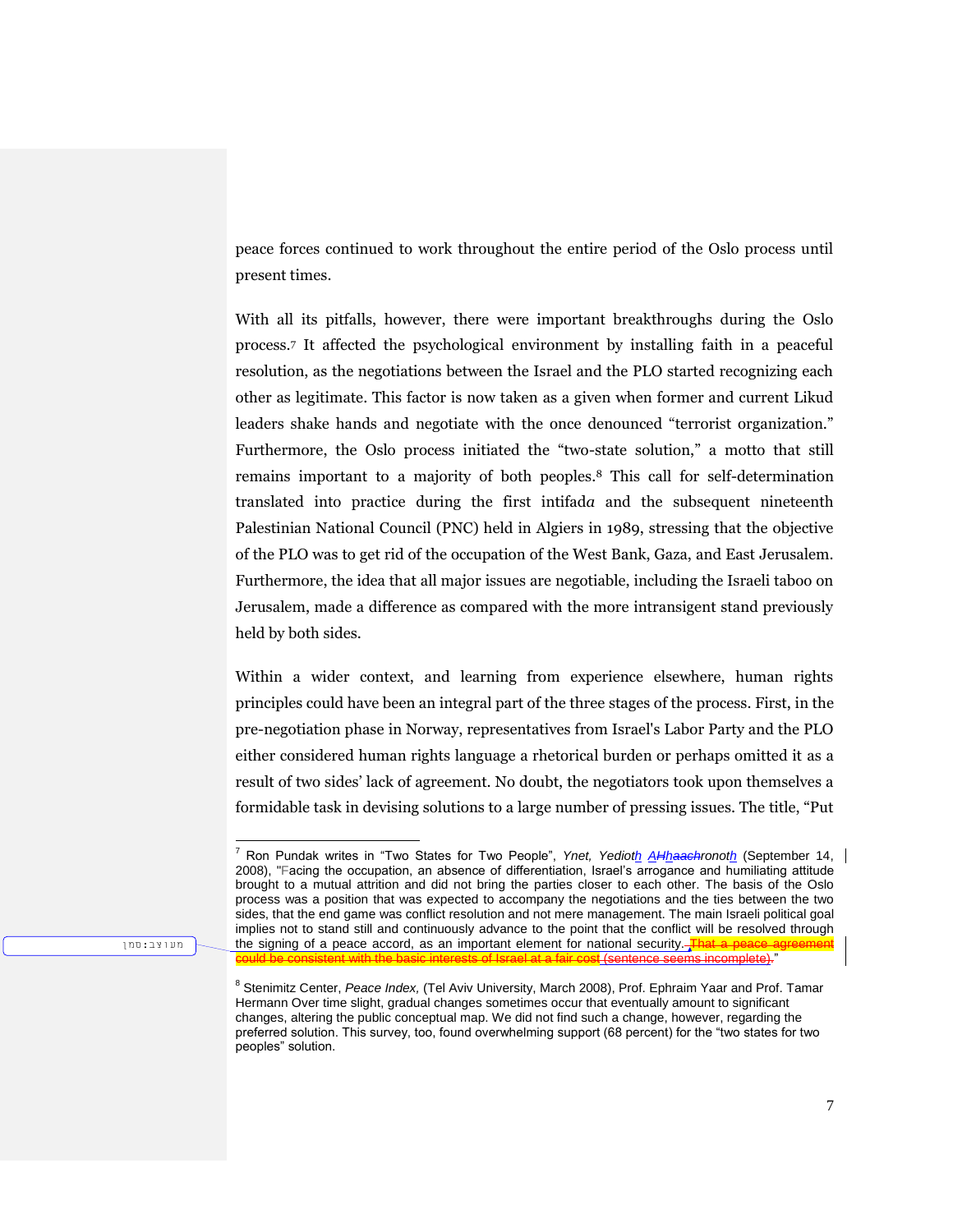an End to Decades of Confrontation and Conflict," includes a general statement of adherence to suggests a movement toward human rights. However, there was little specific commitment to the improvement of such individual human rights as a stimulus for progress in the process itself or as agreeable standards, whenever reference was made to "final status issues." Human rights clauses can reduce the perceived asymmetries between groups, and language of dignity and respect is important for persecuted people who are often reluctant to confront the cost of compromise. On the losing side, violence, rejection, negatives, and boycotts are often perceived as the only remaining source of strength. The use of a language of "entitlements" by the strong is expedient, since it may elicit from the underdog a more constructive attitude. Rather than conceding to "give up" territories in "Judea and Samaria," the Israeli authorities should stress that Palestinians have an inherent right to a state in historic Palestine.<sup>9</sup>

Second, in the negotiation stage, peacemaking in protracted communal conflicts is normally a lengthy process that requires public acceptance during the interim stages. The transition from one stage to another can be facilitated by confidence building measures (CBMs), universally coined in human rights principles. Palestinians who sought "peace dividends" demanded them in terms of socio-economic rights. The Israeli evasion of responsibility for the daily needs of Palestinians living under occupation was translated by restricting the PA. Equally, most Israelis did not consider that the peace negotiation process provided them with personal or collective security, and yet the legitimate stand to respect their right to life was not formulated in such language. Palestinian suicide bombers and commanders launching rockets should have been told time and again that they were violating this non-derogatory and most important human right. On the other hand, some of these measures include that Israel desist from holding prisoners in administrative detention without trial, respect the freedom of movement within the occupied territories, refrain from house demolitions as an unacceptable punishment to the entire family, halt confiscation of property, and stop extrajudicial, targeted assassinations or "collateral damage" (excessive and disproportional use of

מעוצב:ללא קו תחתון מעוצב:ללא קו תחתון

l  $9$  Mohammed Abu-Nimer and Edy Kaufman,  $\pm$ Bridging Conflict Transformation and Human Rights: Lessons from the Israeli/Palestinian Peace Process (-Washington DC: United States Institute of Peace Press, 2006), pp 277*- 308.*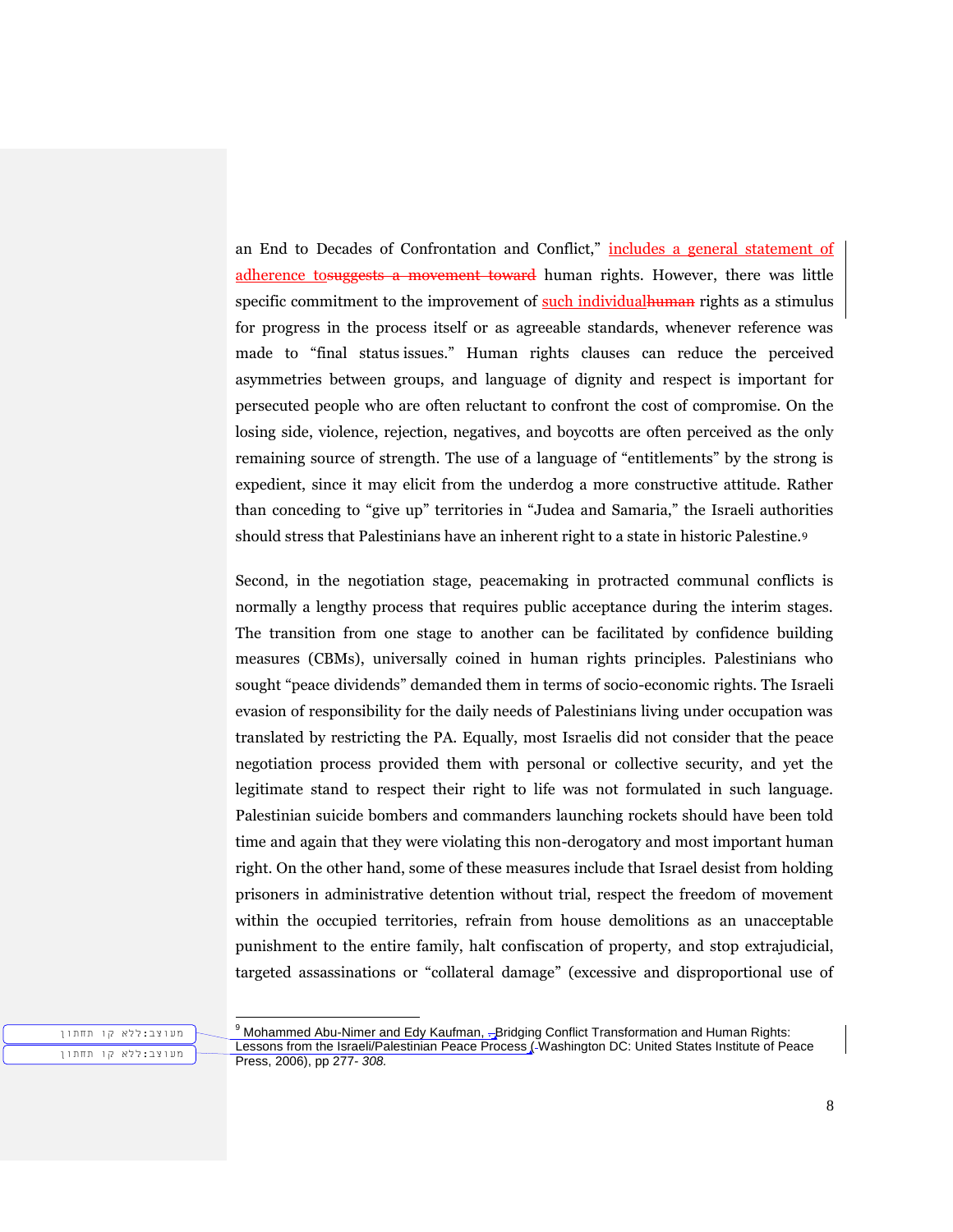force against innocent civilians in answer to Palestinian violence.) Both the Israeli and Palestinian authorities could have offered financial compensation for innocent victims of violence, and adhered to their own commitment to prohibit the use of torture or "moderate physical pressure" in interrogations. Human rights norms, while opening new dimensions for the duration of the negotiations, also can contribute creative ideas to resolve permanent status issues, such as Palestinian refugees, Jewish settlements, Jerusalem, and the controversy over water resources.<sup>10</sup>

Third, in the post-conflict phase, the implementation of the agreements needs to take place. The conflict has been between not only governments but also -the two societies, hence bottom-up grassroots reconciliation is a required ingredient to consolidate peace. Given the current depressive status of the Israeli-Palestinian peace process, dealing in detail with the post-conflict stage may seem impractical and idealistic. Still, the architects of the Oslo process, at a more promising time, could have started a working group planning issues of relevance towards reconciliation, and less importantly, to assess what elements should be included in "real time" reconciliation, assuming that the cherished peace could be postponed time and again.[11](https://webacc.bsos.umd.edu/gw/webacc/lo5vk9Sl8pi2bsfEq6/GWAP/HREF/?action=Attachment.View&Item.Attachment.id=1&User.context=lo5vk9Sl8pi2bsfEq6&Item.drn=554551z8z0#_ftn15) However, the implementation of agreements, based on equal rights, would require monitoring and regulation. In cases of disagreement, there was an unfulfilled need for mediating mechanisms and procedures that should have pointed out to a shared vision and help effectively dealing with the complexities of the emerging problems during the first stages of implementation. These endeavors normally incorporate clearly designed early warning indicators and could have provided training in preventive action.

<sup>&</sup>lt;sup>10</sup> *Ibid*, pg. 285. Briefly illustrated on the dispute over water, this common pool resource need no longer be seen as a finite, zero-sum resource. Though water resources are scarce, it may be possible not only to come to an agreement on joint management of the shared aquifers but also to determine general principles for water rights. Such principles could be based on equal rights to the basic water supply for all, and scaled greater payments for excess consumption. The incremental pricing policy for increased consumption will allow the biggest users to finance the cost of desalinization. (See E. Feitelson and M..Haddad et all, *Reports on the Joint Management of Shared Aquifers* (Jerusalem, Truman Institute, Hebrew University, 1994, 1995, 1996).

<sup>&</sup>lt;sup>11</sup> As an example for concrete "real time" reconciliation activities towards healing and recognition of the suffering of the Other, see the website of the *Palestinian/Israeli "Bereaved Families Forum"* [\(http://www.theparentscircle.com\)](http://www.theparentscircle.com/)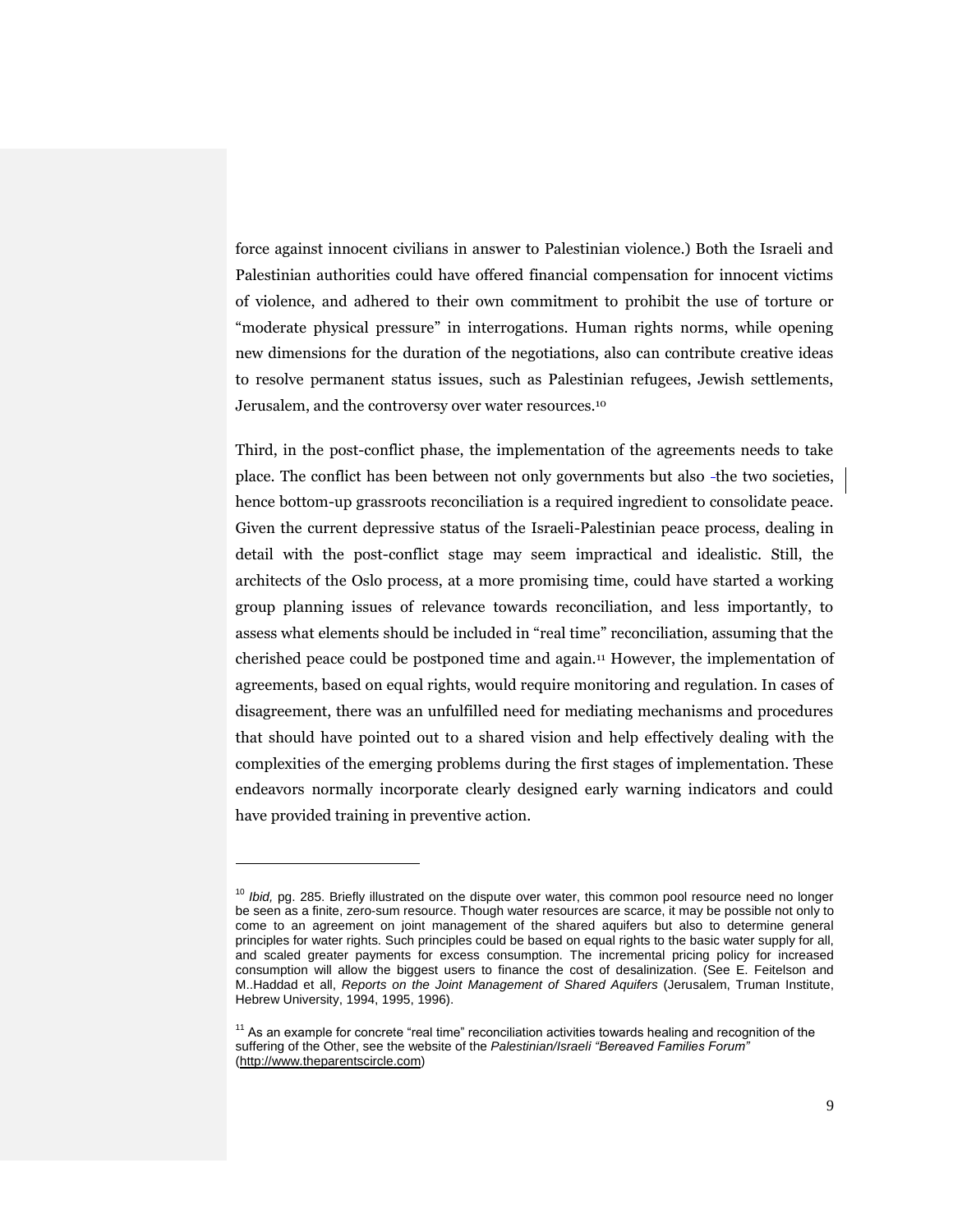# **4.2. THE CAMP DAVID SUMMIT AND ITS AFTERMATH**

In the short period after the Camp David summit until January 2001, the prospects of peace were solely in the hands of the leadership. Ehud Barak's impressive victory in 1999 brought renewed hopes for negotiation, and his pullout from Lebanon and insistence on moving away from a gradual piecemeal approach to a final agreement were promising.<sup>12</sup> The Israelis and Palestinians had different expectations preceding the Camp David summit in July 2000, and it is worth mentioning that the survival of Barak's fragile coalition government was contingent on the success of the summit.<sup>13</sup> By and large, and according to U.S. president Bill Clinton, Barak was determined to reach a comprehensive peace deal. On the other hand, the failure of the summit did not threaten Arafat, but he resisted going to Camp David. Furthermore, Barak initially wanted to pursue peace talks with Syria. This priority marginalized the Palestinian cause, and Arafat felt humiliated by the Israeli withdrawal from Lebanon in June 2000 orchestrated by Barak. Allegedly, Arafat did not want to negotiate because Barak had reneged on prior agreements, there had been no progress, and Israel was in a stronger position.[14](https://webacc.bsos.umd.edu/gw/webacc/lo5vk9Sl8pi2bsfEq6/GWAP/HREF/?action=Attachment.View&Item.Attachment.id=1&User.context=lo5vk9Sl8pi2bsfEq6&Item.drn=554551z8z0#_ftn20) Arafat mentioned to U.S. State Department officials that " . . .conditions are not yet ripe for holding a summit."<sup>15</sup> Despite these objections, Arafat decided to participate under three conditions agreed upon with President Clinton: more preparatory talks, a U.S. guarantee of Israeli redeployment, and no "finger pointing."

 $12$  We would like to express our gratitude to our research assistants Elyas Abianto and Omri Arens at the University of Maryland for their contribution to this section.

 $13$  The talks are often referred to as Camp David II, since a first round of -Israeli/Egyptian talks took place at the same place at the initiative of President Carter. Hanieh captures the Palestinian mentality toward Israeli politics from the Camp David Papers. "If an agreement isn't reached, Barak will form a national unity government." These statements were repeated to the point that a Palestinian delegate asked angrily: "Is this a summit to salvage the peace process or to rescue Barak's government? Akram Hanieh, "The Camp David Papers" (*Journal of Palestine Studies*, 2001) p.79.

<sup>14</sup> Hussein Agha and Robert Malley, "Camp David: Tragedy of Errors" *(The New York Review of Books*)

<sup>15</sup> Akram Hanieh, "The Camp David Papers" (*Journal of Palestine Studies),* p.76.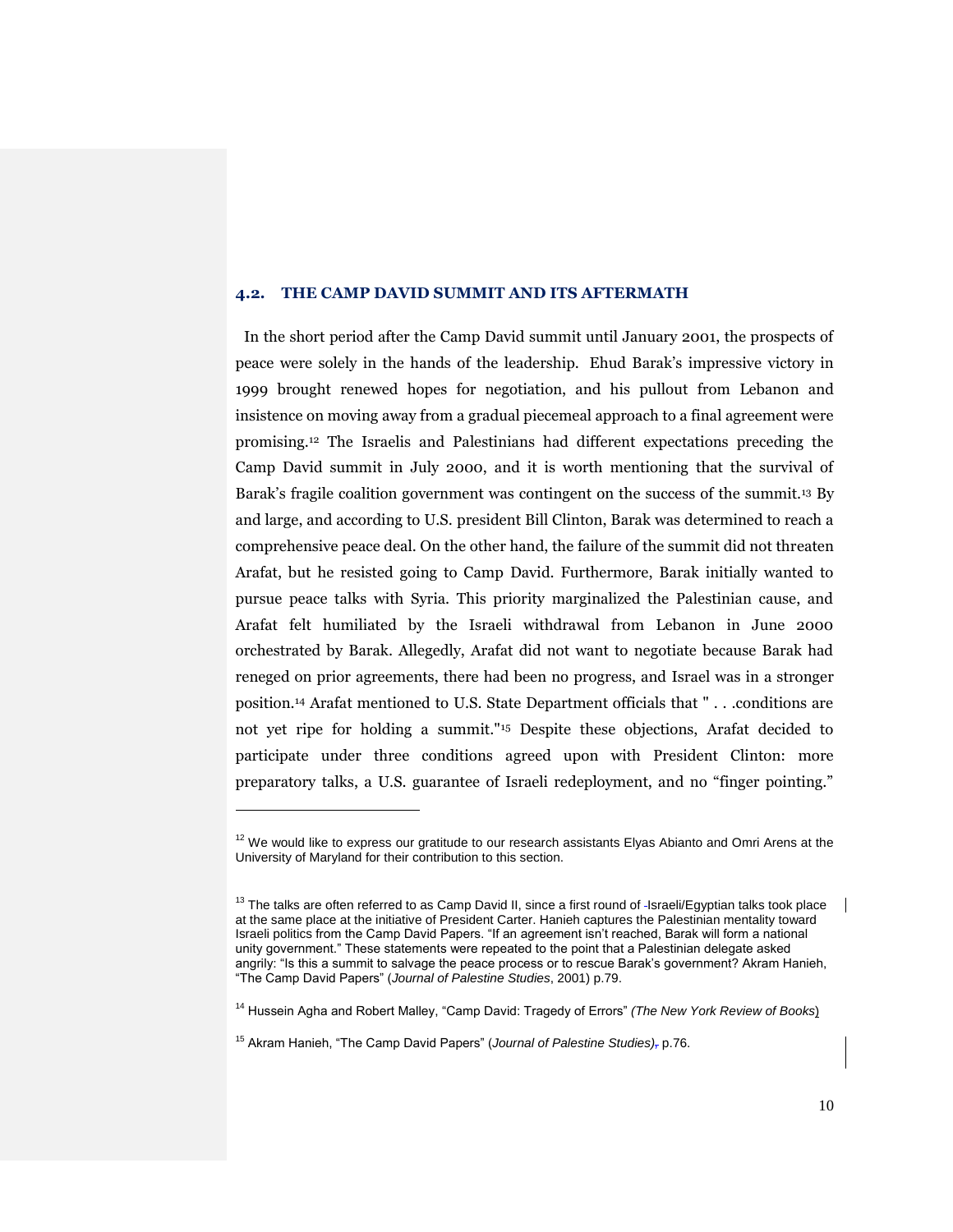These three points were agreed upon regardless if the Camp David summit failed. In the end, none of the agreed upon conditions were upheld $16$  and Clinton's memoirs stress that "Arafat made no response in-kind."<sup>17</sup>

The hard issues of the final agreement were put on Camp David's agenda, and participants and analysts from both sides provided contending interpretations of what happened. Prime Minister Barak showed sincere intentions to compromise by addressing many of the Palestinians' expectations. He broke the Israeli taboo of negotiating over Jerusalem and accepted that it would be the capital of the two states, and offered the return of approximately 91 percent of the West Bank and added to swap 1 percent more from Israel's land. A settlement range could not be obtained at that time since the "maximum" Israeli offer at Camp David was below the "minimum" Palestinian demands regarding territory and the two sticky issues, Jerusalem and the right of return. After the publication of the Clinton parameters in late December 2000, the two sides came closer to reaching an agreement at Taba in January 2001, yet these talks collapsed. By January 2001, the two parties had lost their respective legitimacies (especially Barak's minority government) and their remaining negligible trust in each other.

The difference between the goals of the Israelis and Palestinians was epitomized by Arafat's lack of a counter proposal to advance negotiations. President Clinton expressed his frustration with Arafat's silence saying, "Israel had gone further than he had, and he wouldn't even embrace their moves as the basis for future negotiations."[18](https://webacc.bsos.umd.edu/gw/webacc/lo5vk9Sl8pi2bsfEq6/GWAP/HREF/?action=Attachment.View&Item.Attachment.id=1&User.context=lo5vk9Sl8pi2bsfEq6&Item.drn=554551z8z0#_ftn24) First, Barak would lose to hardliner Ariel Sharon in the next Israeli elections. Second, Presidentelect George W. Bush was disinclined to pursue further negotiations after seeing the investment his predecessor made to no avail. Arafat did not indicate a counter offer, mentioning to Ben-Ami that he saw himself as a "decision maker" and not a "negotiator" -- his role being to pass judgment once the give and take was finished. In addition, the

<sup>16</sup> Hussein Agha and Robert Malley, "Camp David: Tragedy of Errors*", op. cit.*

<sup>&</sup>lt;sup>17</sup>Bill Clinton, My Life, (York: Alfred A. Knopf, 2004) p. 913.

<sup>&</sup>lt;sup>18</sup> Clinton, *Ibid*, -p. 915.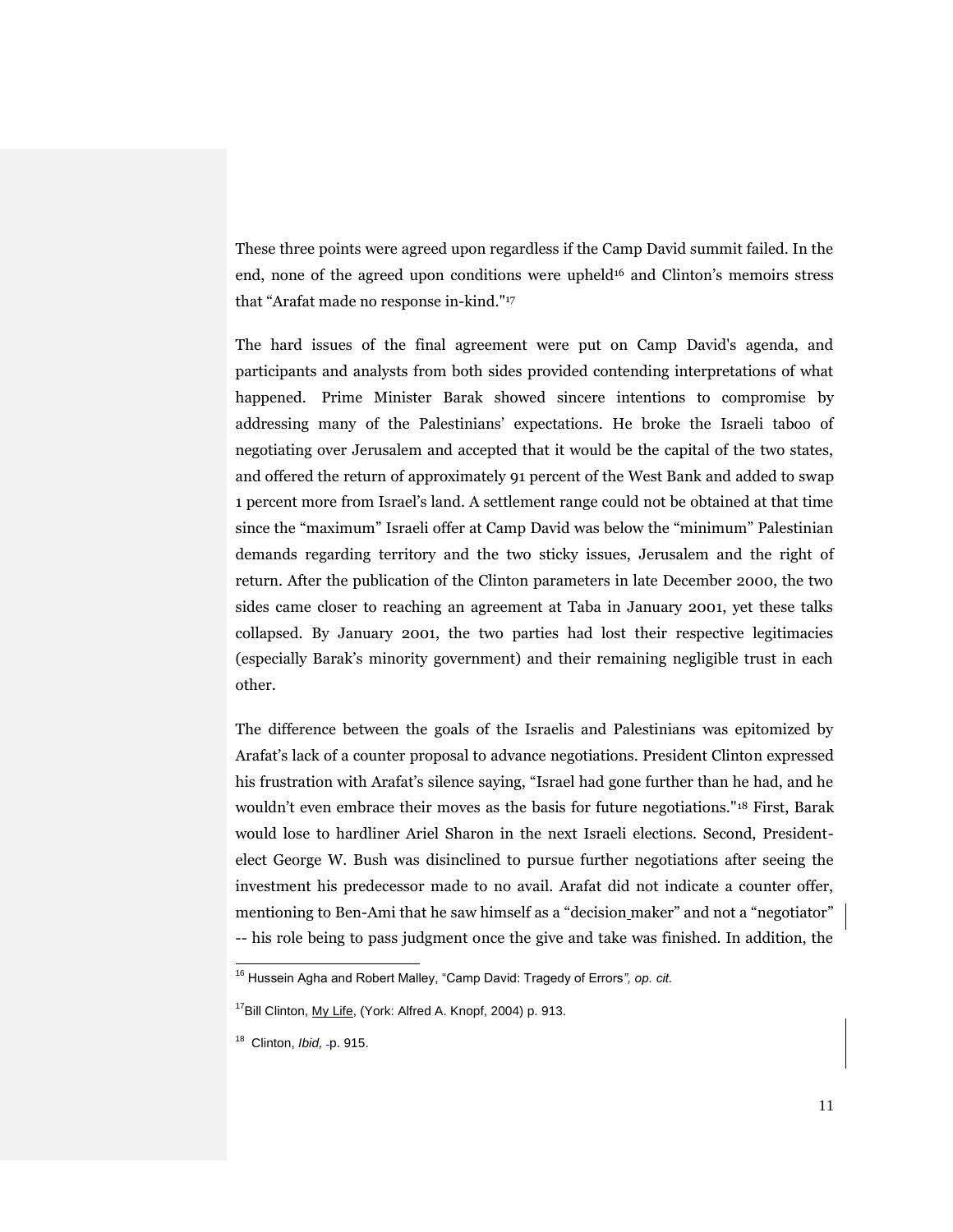previous back channels in Stockholm did not advance adequately enough for a more ceremonial conference under international scrutiny.

Eventually, the negotiations "collapsed over the fact that the Israelis and Palestinians refused to enter into the game. . . .What was being asked of the Palestinians was far more elementary: that they put forward, at least once, their own counterproposal."<sup>19</sup> In addition, some of the Israeli negotiating dynamics and procedural aspects of the political interaction contributed to the failure of the talks. By presenting early territorial compromises as bottom lines, the Israelis provoked the Palestinians' mistrust subsequently by shifting their terms in the direction of the Palestinians' political goals. In other words, the Israelis whetted the Palestinian appetite. The Palestinians sensed that the proposal denied the viability of the Palestinian state and that the Israelicontrolled territories would effectively divide the territory into  $\alpha$  four separate cantons. Also, Israel's eventual position on Jerusalem -- allowing Palestinian sovereignty over isolated Palestinian neighborhoods in the heart of East Jerusalem -- was viewed as creating "ghettos in the heart of Jerusalem"

The Palestinians approached settlements, borders, Jerusalem, and refugees at Camp David on the rationale of international law. Arafat viewed Israel's approach as the "occupier's mentality," one based on the premise that with adequate pressure, the Palestinians would accept any deal. The Israeli rationale has little to no claim under international law rationale. While the Israelis made their concessions in terms of their needs, the Palestinians viewed themselves as the true compromisers because they conceded their rights under international law. Moreover, Barak concealed his final proposals -- the "endgame" -- until Arafat had compromised. Arafat, however, would not do so until he could see the "endgame."

Several Palestinian declarations also adversely affected the course of the negotiations. The proposal to divide East Jerusalem in Arafat's mind was also a compromise, since he thought the Palestinians had full entitlement to the entire city. Arafat would not settle for anything less than full sovereignty and authority over Haram al-Sharif (the two

<sup>19</sup> Shlomo Ben Ami, interview with *Ha'aretz* on September 13, 2001.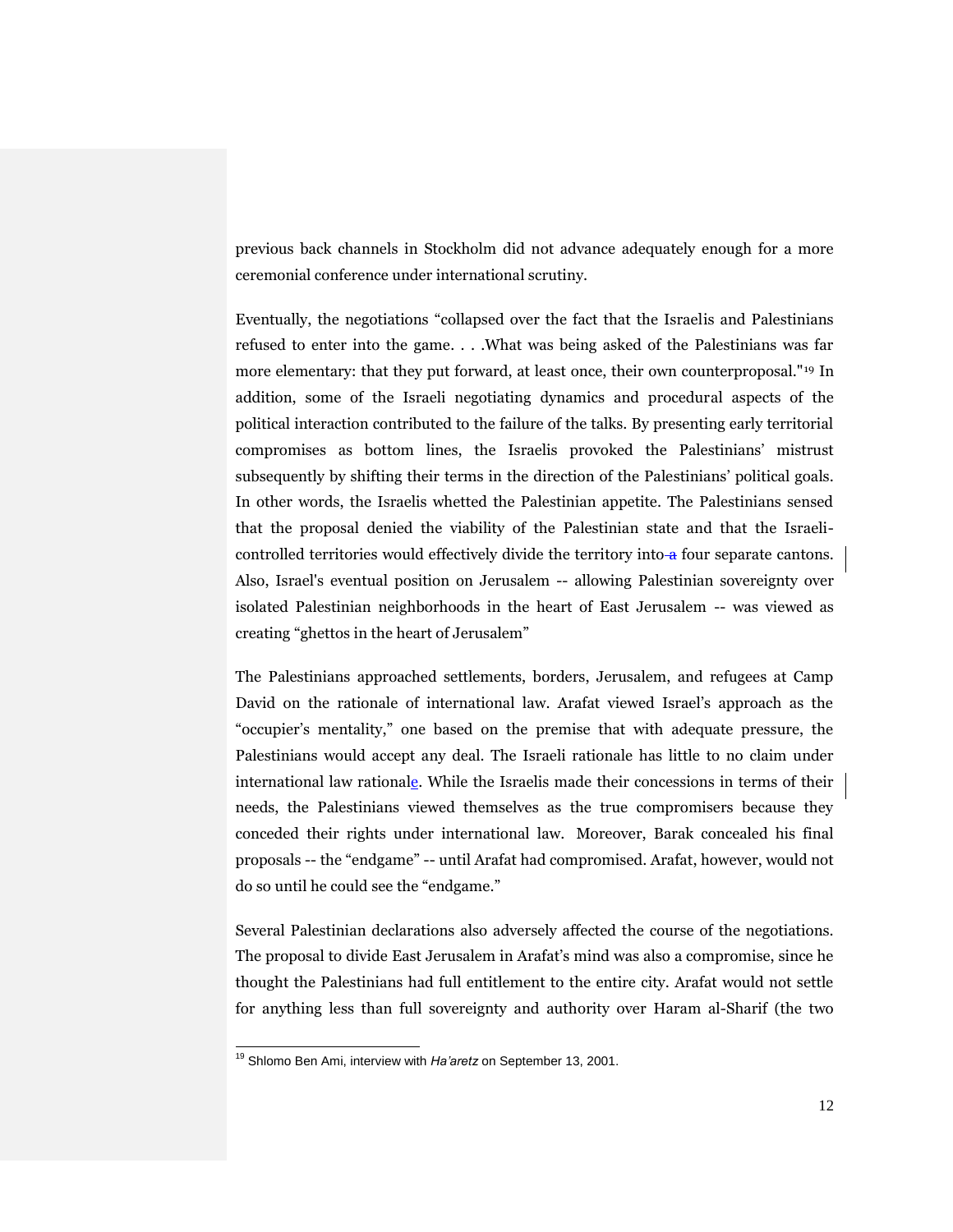mosques located on top of the Temple Mount), and the Christian, Arab, and Armenian quarters. The Palestinians agreed during negotiations to relinquish sovereignty over the Jewish quarter including the Wailing Wall of the Temple Mount, which were not part of Israel before 1967.<sup>20</sup>

In religious terms, Arafat viewed himself as representing more than just the Palestinians. He saw himself as a leader of the Arab and Islamic world. This is reflected in a statement made to President Bill Clinton: "I am not only the leader of the Palestinian people, I am also the vice president of the Islamic Conference. I also defend the rights of Christians. I will not sell Jerusalem."<sup>21</sup> Arafat's doubts about the historical facts and holiness of the Temple Mount for the Jewish people and the reiteration of an absolute right for every Palestinian refugee to return to Israel derailed any positive dynamic interaction.

The discussion of refugees was probably the most disparaging. The committee that was set up to discuss refugees was reported to have simply argued about history. The Palestinians argued that international law stipulates the right of return of all refugees. The Palestinians specifically believe this right is expressed through UN General Assembly Resolution 194. There are between five to six million Palestinian refugees, but the Palestinians never demanded the right of return of the total refugee population. The numbers discussed ranged up to 800,000. For the Palestinians, this was an enormous compromise. Nevertheless, Israel would only express sorrow not responsibility for the Palestinians, and discussed compensation through a joint effort with the international community. This international fund would also have to include compensation to Jews who left Arab countries. Israel agreed to allow several thousand refugees to return over a ten-year period through a process called family reunification.<sup>22</sup> Time and again, Arafat remained reactive because he believed that the Americans had not planned enough for

<sup>20</sup> Robert Malley and Hussein Agha, "Camp David and After: An Exchange - A Reply to Ehud Barak" (*The New York Review of Books*).

<sup>21</sup> Akram Hanieh, *op.cit.,* p.95.

<sup>22</sup> Akram Hanieh, *op.cit.,* p.82.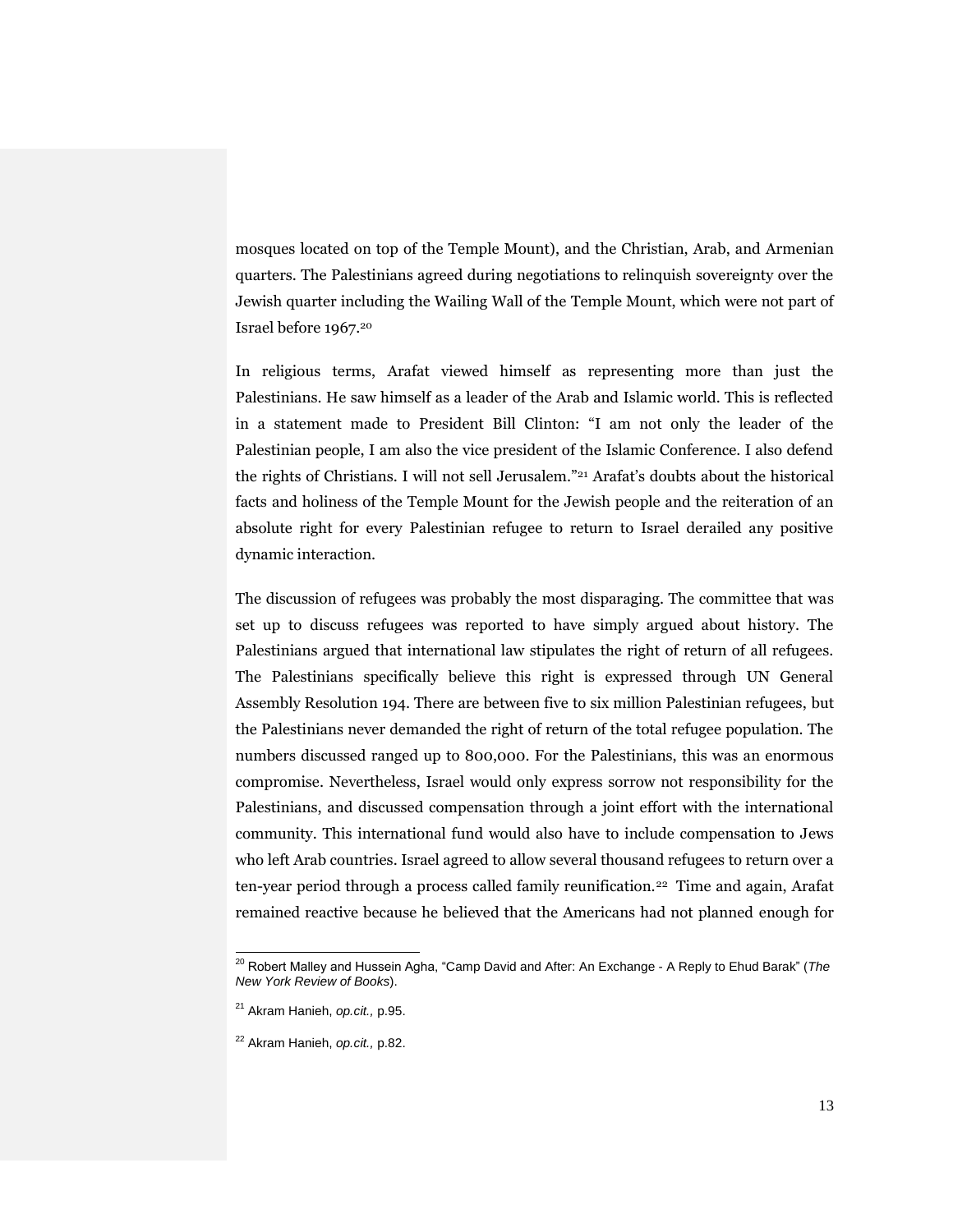Camp David and that the process had not been thought out. In spite of the important fact that the Palestinians agreed to the principle of the pre-1967 border on the basis of equivalent territorial swaps, no substantial bargaining or sensible political initiative was offered in Camp David by the Americans, who seemed to convey Israeli ideas, making Palestinians lose confidence in the Americans as honest brokers.

Arafat's personality also sharply contrasted Barak's. Despite his inability to level with the Palestinian leader, Barak was methodical in his thinking and was willing to go further than any other previous prime minister.<sup>23</sup> Finally, Barak was nevertheless an arrogant interlocutor, always inclined to dictate positions rather than negotiate them.<sup>24</sup> There was even an instance when Arafat shouted at Secretary of State Madeleine Albright because he felt like he was being treated as a slave. Disrespect and elitism would inevitable exacerbate the already tense relationship.

The most glaring reality during the summit was that Arafat and Barak never met privately. According to President Clinton, "Barak didn't want to meet alone with Arafat because he was afraid that they would fall into the old patterns where Barak did all the giving and Arafat made no response in-kind."<sup>25</sup> Arafat was perceived as someone who was "elusive, non-committal, and a master of double-talk."<sup>26</sup> President Clinton also notes Arafat's manipulative strategy to repel pressure. He mentions that throughout the summit, Arafat would ask the president, "Would you like to come to my funeral?" Such tactics of guilt contrasted Barak's forwardness. Barak put his political career on the line with the proposed concessions. Ben-Ami makes a powerful analogy to describe the distinction with Arafat's priorities. "Arafat preferred to die as a defeated hero who did not give in, like Nasser, than be slain as a man of peace like Sadat." The difference in

<sup>25</sup> Bill Clinton, *op.cit.,* p. 913.

l

<sup>26</sup> Shlomo Ben-Ami, *op.cit.,* p. 255.

<sup>23</sup> Dennis Ross, *The Missing Peace*, (New York: Farrar, Straus, and Giroux, 2004) p. 495.

<sup>24</sup> Shlomo Ben-Ami, *op.cit.*, p. 253.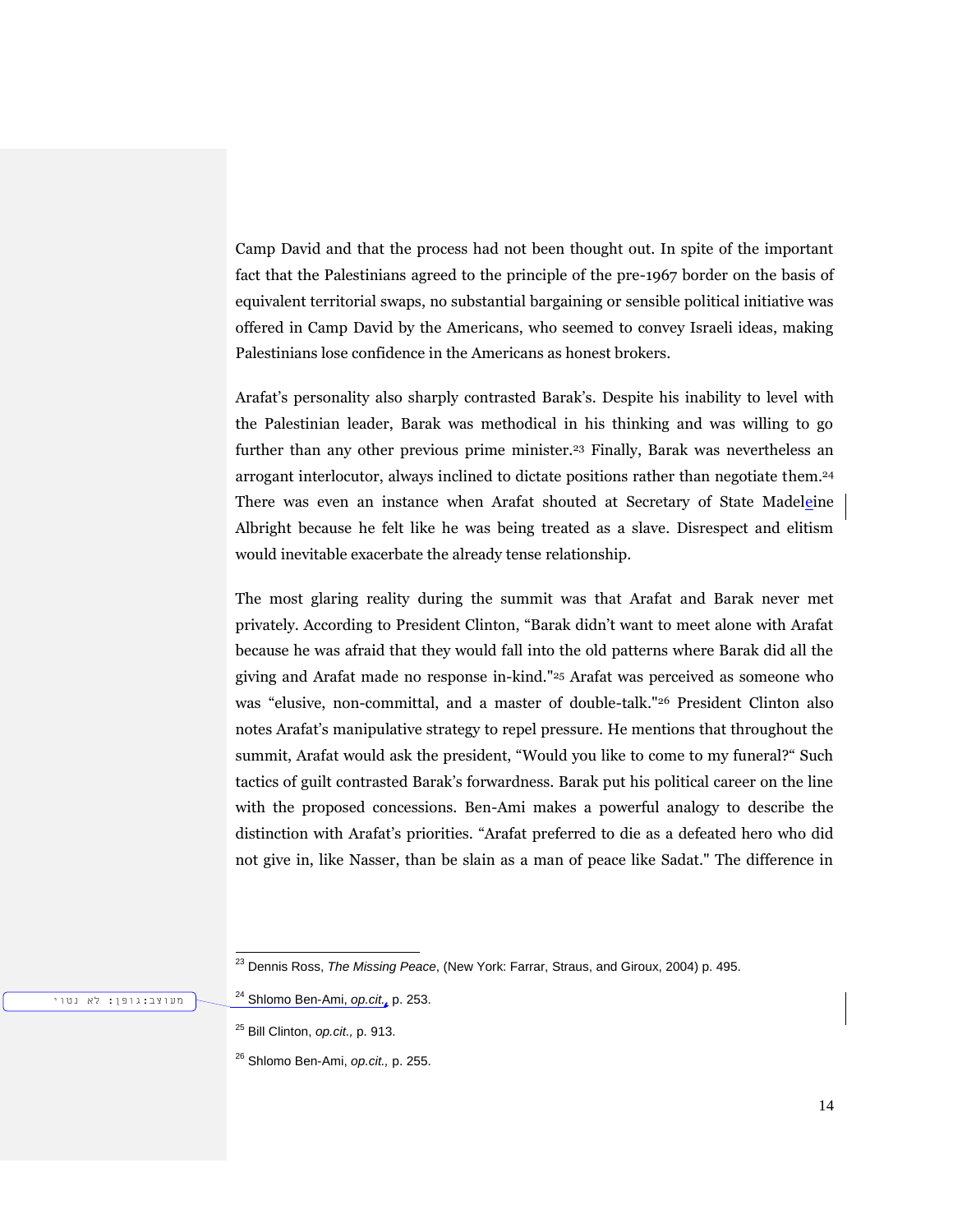personalities reflected in the negotiations and made it more difficult for the negotiating teams.<sup>27</sup>

In its aftermath, and even following the outbreak of the cycle of violence, negotiations continued for four additional months. The process remained inconclusive, but the "parameters" offered by President Clinton -- not at Camp David but at the December meeting in Sharm al-Sheikh and vaguely approved in the subsequent month at Taba - remain the most feasible outline for a shared solution of the conflict in the future.

## **4.3. THE AL-AQSA INTIFADA**

l

Since Ariel Sharon's election as Israel's prime minister until his massive stroke in 2006, no contacts were kept with the Palestinian leadership. Only after his replacement by Ehud Olmert, negotiations between Israel and the moderate Palestinian president Mahmoud Abbas (Abu Mazen) wenthave been going back and forth, leaving both sides full of uncertainty. Sharon's policies during his years in office accelerated the ongoing high-intensity conflict that had lasted close to four years and killed more than three thousand Palestinians and  $\theta$  more than a thousand Israelis. In a region where conspiracy theories prevail, where one can always imagine the worst from the enemy and attribute it to premeditated intentions, the interpretations of the facts that led to the al-Aqsa Intifada are diametrically opposed.[28](https://webacc.bsos.umd.edu/gw/webacc/lo5vk9Sl8pi2bsfEq6/GWAP/HREF/?action=Attachment.View&Item.Attachment.id=1&User.context=lo5vk9Sl8pi2bsfEq6&Item.drn=554551z8z0#_ftn45)

The official Israeli version is rather straightforward: this was a terrorist war preplanned and premeditated by Arafat, as a result of a strategic Palestinian decision to use violence rather than negotiations as the primary instrument of advancing the Palestinian political cause. The true roots of the war can be found in the Palestinian rejection at Camp David. Paradoxically, it was the Oslo peace process and particularly the far reaching offers at Camp David that caused the Palestinians to respond with violence, following the "precedent" of the unilateral Israeli withdrawal from Lebanon triggered by

 $^{27}$  President Clinton accurately describes the effect, "Barak wanted others to wait until he decided the time was right, then, when he made his best offer, he expected it to be accepted as self-evidently a good deal.

His negotiating partners wanted trust building conversations and lots of bargaining" ,*op.cit* p 912<br><sup>28</sup> Sari Nusseibeh and Edy Kaufman, "Roundtable, Intifada Al Aqsa" (moderated by Ziad Abu Zayiad, *Palestine-Israel Journal,* 2001).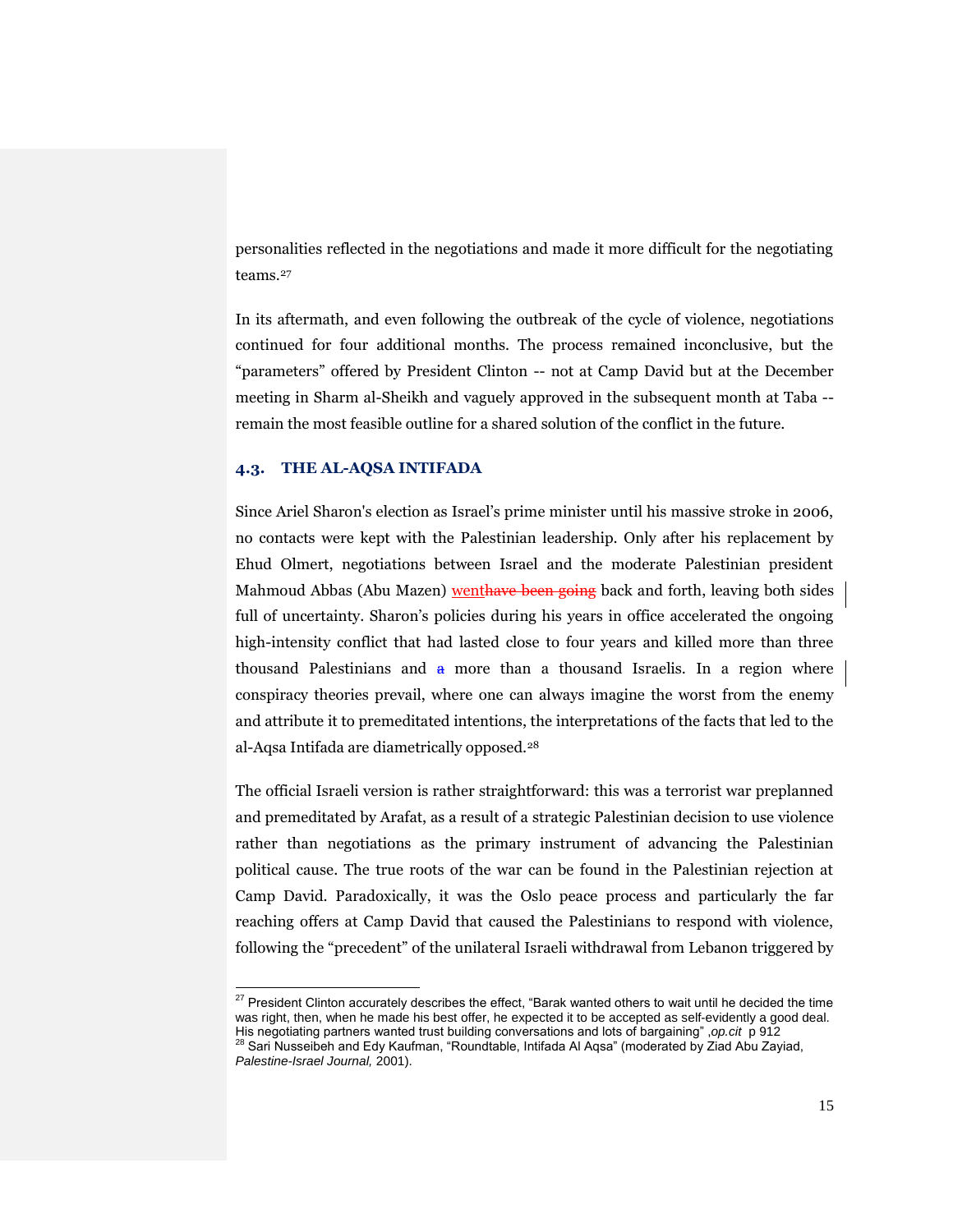the successful Heizboallah guerrilla attacks and the controversial visit of Ariel Sharon on September 29, 2000 to the Haram al-Sharif, escorted by hundreds of Israeli security forces. Therefore, the Palestinians -- the PA, Hamas, Islamic Jihad, and Fatah -- did not oppose the occupation of the territories per se but rather the whole concept of peace through compromise.

On the other hand, the prevailing Palestinian version was that Sharon's forced visit to the Haram al-Sharif was a premeditated effort to defy Muslim sovereignty over the holy site. It was meant to trigger an Arab popular reaction that would be severely repressed and would escalate into an armed confrontation that Israel would use to crush the PLO and its leader Arafat.

According to Arie Kacowitz, the second intifada was "either a Palestinian war of extermination (the Israeli version) or a Palestinian war of national liberation (the Palestinian version)."<sup>29</sup> He quotes Michael Walzer, considering that within each side, one could find two contending goals: first, a Palestinian war to destroy the state of Israel, as epitomized by the suicide bombing attacks by Islamists and since 2002, by some elements of the more mainstream Fatah faction (such as the al-Aqsa Brigades), directly associated with Arafat and the PA; second, a Palestinian war to create an independent state alongside Israel, ending the military occupation of the West Bank and Gaza since 1967, as illustrated by the guerrilla actions against the Israeli army in the occupied territories; third, a legitimate and just Israeli war of self-defense against Palestinian terrorism in order to secure Israel within the pre-1967 borders; and fourth, an Israeli expansionist war to keep the settlements and hold onto the "liberated" (or rather occupied) biblical territories of "Greater Israel."<sup>30</sup>

Throughout the peace process, extremists on both sides kept fighting the illegitimate first and fourth types of war. If the popular eruption was aimed initially at both the corrupt and dysfunctional PA regime and Israel, it was rapidly channeled and manipulated by the PLO leadership, first to change the political status quo and improve

 $^{29}$  Kacovicz, A.,"Rashomon in the Middle East: Clashing Narratives of the Israeli-Palestinian Conflict." (Jerusalem: Hebrew University, unpublished manuscript 2003).

<sup>30</sup> Michael Walzer, "The Four Wars of Israel/Palestine," *Dissent Magazine* (Fall 2002).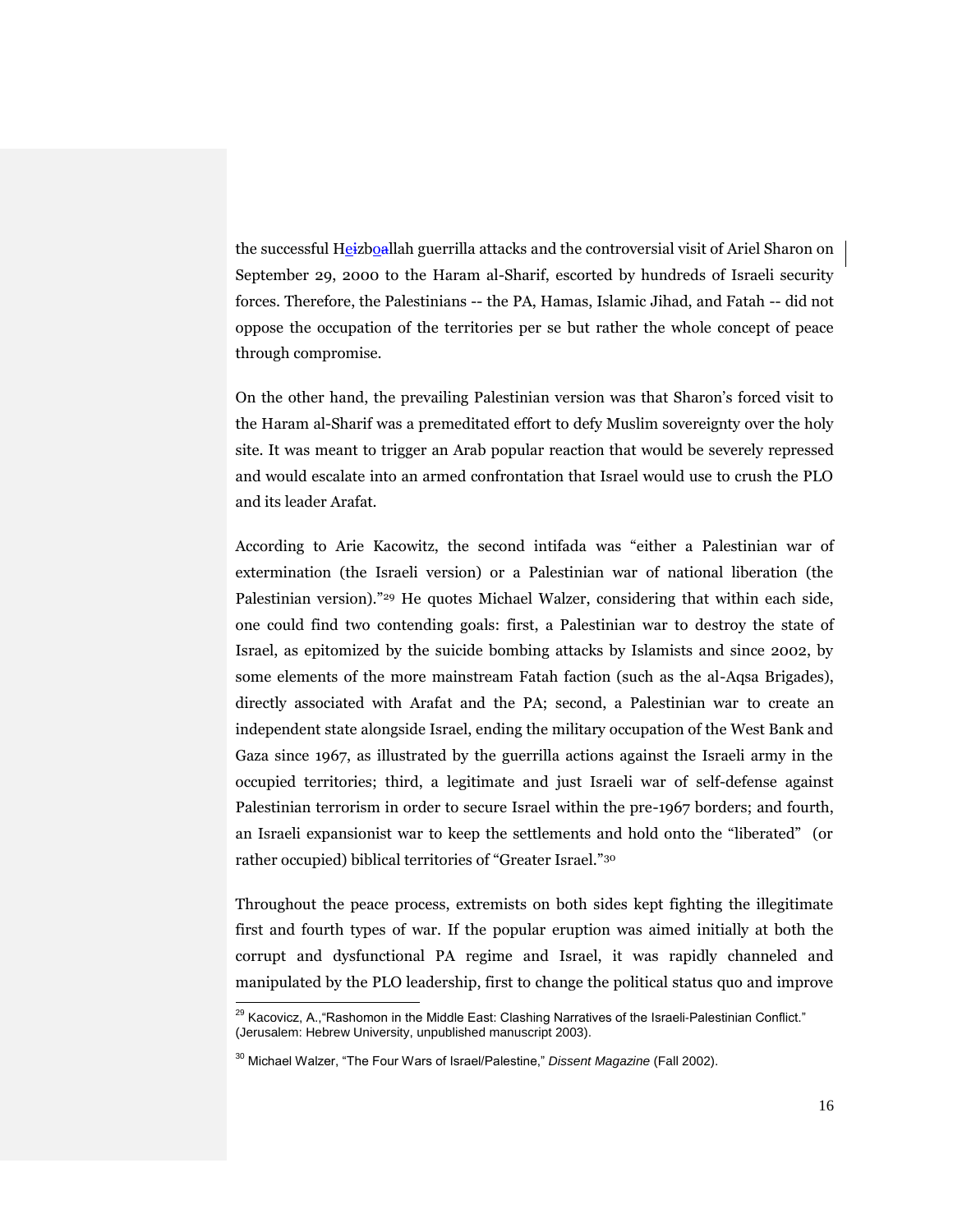its bargaining position in the short term (as indeed happened between Camp David II and Taba) and second to focus the resentment and anger from the most marginalized sectors of Palestinian society toward Israel. In this sense, Arafat and the PA did not do much to stop the uprising, believing that it might serve their interests. They preferred to "ride the tiger" rather than to confront terrorism and violence. It seems that the militarized uprising was not Arafat's master plan but rather an exploitation of the violent situation. A "blank check policy" accompanied the futile post facto "plausible denial," as attempted in the case of the *Karine A,* the ship captured in 2002 in the Red Sea found loaded with weapons.

The Palestinian uprising was not catalogued during the first weeks as a war but rather as a confrontation between largely unarmed Palestinians and armed Israeli security forces that immediately resorted to excessive and deadly use of force, fueling a further escalation of the violence. At the same time, it is equally true that members of the Palestinian security forces initiated many of these acts of violence. Moreover, since the collapse of Camp David, Arafat had reneged on the promise to prevent and curb terrorism. By April 2002, even if the PA had wanted to do so, stopping the violence completely might have had no impact on reversing the progressive degradation of internal Palestinian control as a result of Israel's military actions. By adopting the "default option," which increased the number of suicide bombings, the situation on the ground continued to deteriorate.<sup>31</sup> At the same time, the Israeli government maneuvered to postpone the re-initiation of political negotiations "under fire." After some hesitation, Israel waged an overall military offensive in 2002 on territories ruled by the PA and effectively reestablished a total security control, destroying the Palestinian security forces and infrastructure. It also attacked the presidential compound in Ramallah and practically kept Arafat prisoner.

<sup>&</sup>lt;sup>31</sup> E. Kaufman and M. Hassassian, "Understanding our Israeli Palestinian Conflict and Searching for Its Resolution", *op. cit.*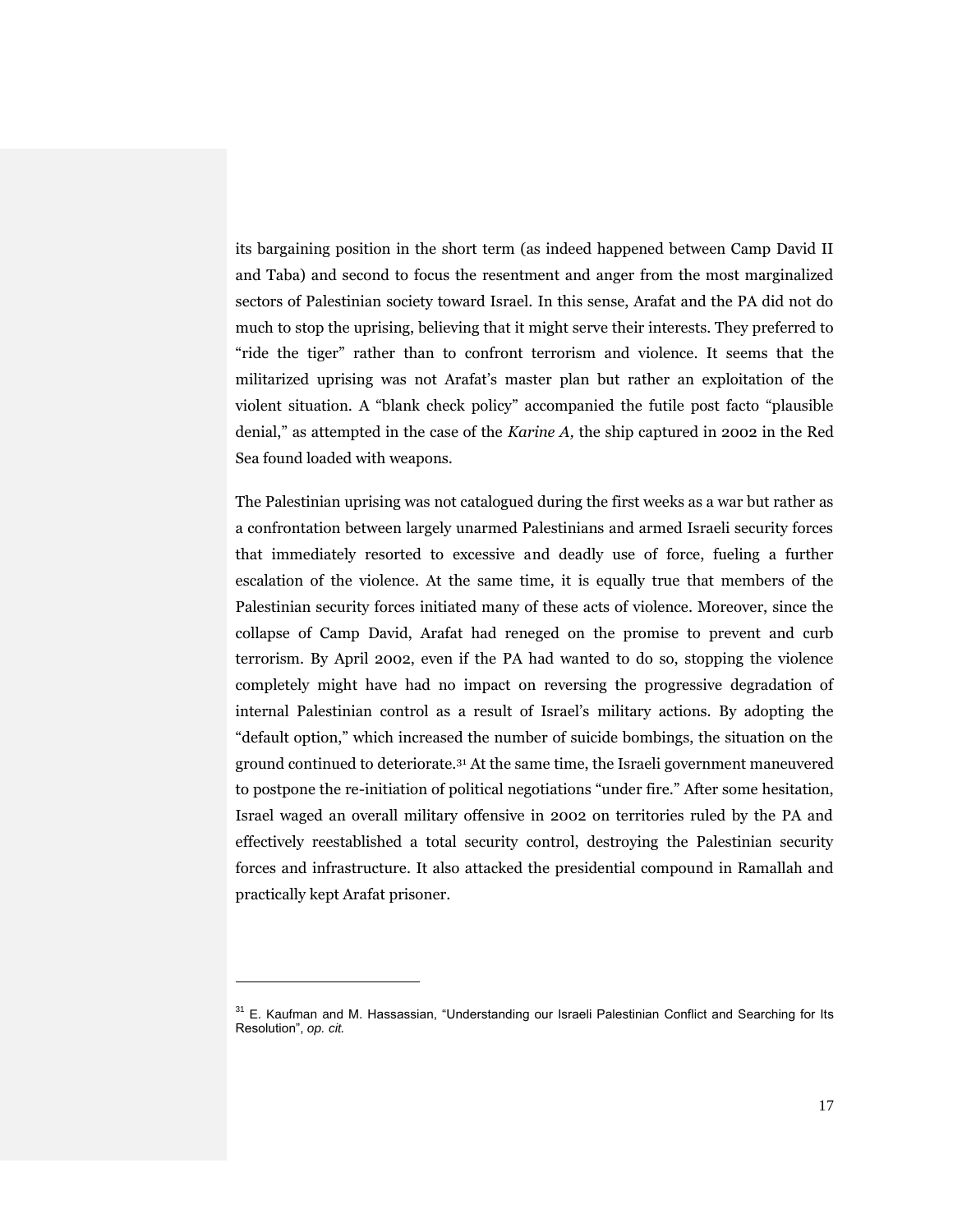While keeping a substantially weakened PA, the Israeli responsibility for the supply of basic services to the population was delegated to a subordinated body. The Israeli military exacerbated the already precarious humanitarian conditions of the Palestinian civilian population and turned to extrajudicial killings of alleged militants and military incursions into Palestinian cities, towns, and villages. Likewise, it violated the rules of war by responding in disproportionate ways, which had led to the death of many innocent victims. The obsession of the official Jewish state to always act from a position of strength brought about an unusual escalation of intensified violence that precluded the negotiations that have been reopened time and again. All in all, the Israeli government was not forthcoming in lifting **Israeli**-travel bans and restrictions and did not extend the support that the PA needed to change dramatically the correlation of forces. Hamas, albeit weakened by relentless Israeli assassinations that have deprived the faction of several of its charismatic leaders (and a few more in December 2008 with a major attack against its infrastructure and leadership in Gaza), is seen as a major player with its own capabilities and political ammbitions, as well as its own contacts with external actors such as Iran and Syria.

**הערה]hr2]:** Is it possible that a Palestinian travel ban is meant?

מעוצב:סמן

מעוצב:סמן

At the civil society level, much of the established links across the divide were shattered and have not yet been reestablished. Palestinian peace groups can be criticized for their failure to advocate effectively with the PA for their constructive projects or to create public support for their work. Similar criticism applies to the mainstream of the Israeli peace camp. Nonetheless, Palestinian groups should be credited for the large amount of media and public relations work performed on issues relating to their critique of the second Intifada's militarization, suicide bombings, chaos, and violation of human rights. Whereas the expectations of Israelis for cooperation focused the dialogue on professional, educational, humanitarian, or academic topics, the expectations of Palestinians were fixed at the political level, seeking changes to their currently intolerable sociopolitical reality. The Israeli peace camp received a serious blow and a deteriorated public image, and many of its activists became disillusioned at the prospects for an agreement. Human security was no longer a marginal issue with soldiers, but was now on the home front, with civilian victims on both sides.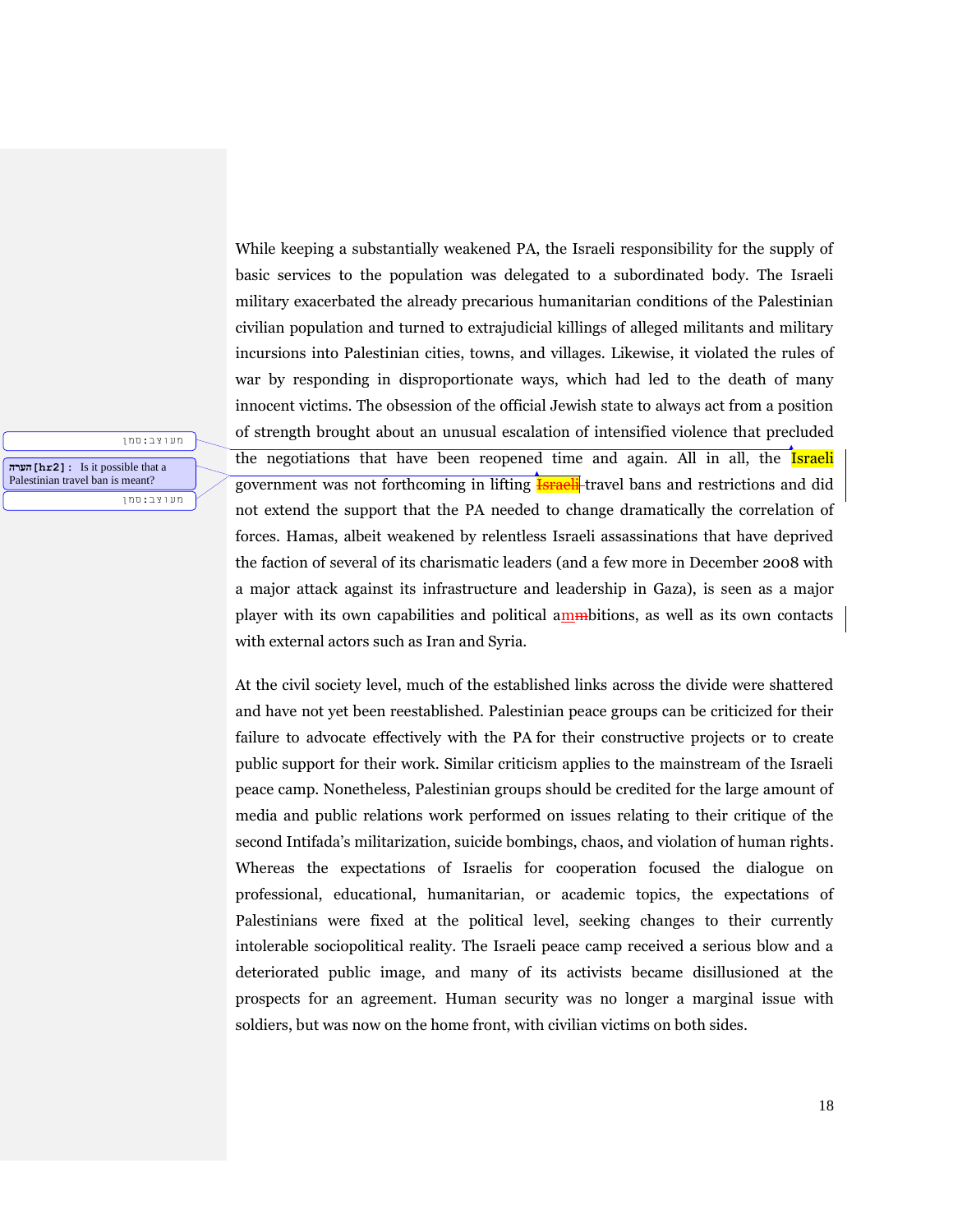## **4.4. THE CURRENT CYCLE OF WAR AND PEACEMAKING**

As the result of a fair and transparent election, Mahmoud Abbas became president of the PA and initially provided the first reason for optimism following the death of Arafat. The task confronting Abbas has been formidable, since he inherited internal anarchy, polarization, political stagnation, and corruption compounded by the gloomy atmosphere created by the intifada's bloody five years. He intended to break away from Arafat's legacy with the help of professionals he hoped would reform Palestinian political, security, and economic systems, and above all halt the intifada, recognizing that the militarized course played into Israel's hand.

A critical analysis leads to the conclusion that a generational replacement of leadership is necessary. Fatah's various components had always been kept together by Arafat, often through a combination of financial appeasement and a policy of divide and rule. The movement's institutions have been controlled by a combination of the old guards of Fatah with more universally appreciated professionals, such as the former World Bank economist and Prime Minister Salam Fayyad, thus denying the second and third generations any control of power. The conflict between the "old" and the "young" guards within Fatah is ongoing, which to date weakeneds the movement and strengtheneds Hamas, the Palestinian opposition enjoying tremendous political importance and relevance. Hamas's importance culminated in the victorious and surprising electoral outcome for the Palestinian Legislative Council. A failed effort to create a shared Fatah-Hamas government by the Saudi royal family in 2007 ended with the dismemberment of the PA, with Fatah controlling the West Bank and Hamas controlling Gaza. Openly challenged by Hamas's coup d'état in Gaza, Abbas had little time left in power to establish control over the numerous Palestinian security services and factional militias, rebuild the shattered economy, root out corruption, impose law and order, and improve the daily life of Palestinians.

The Kadima government till 2009 eurrent period has been characterized by Israel's peacemaking drive with the PA, and Israel's war against Hamas. On both accounts, however, no definite outcome has taken place. Following the fiasco of the unilateral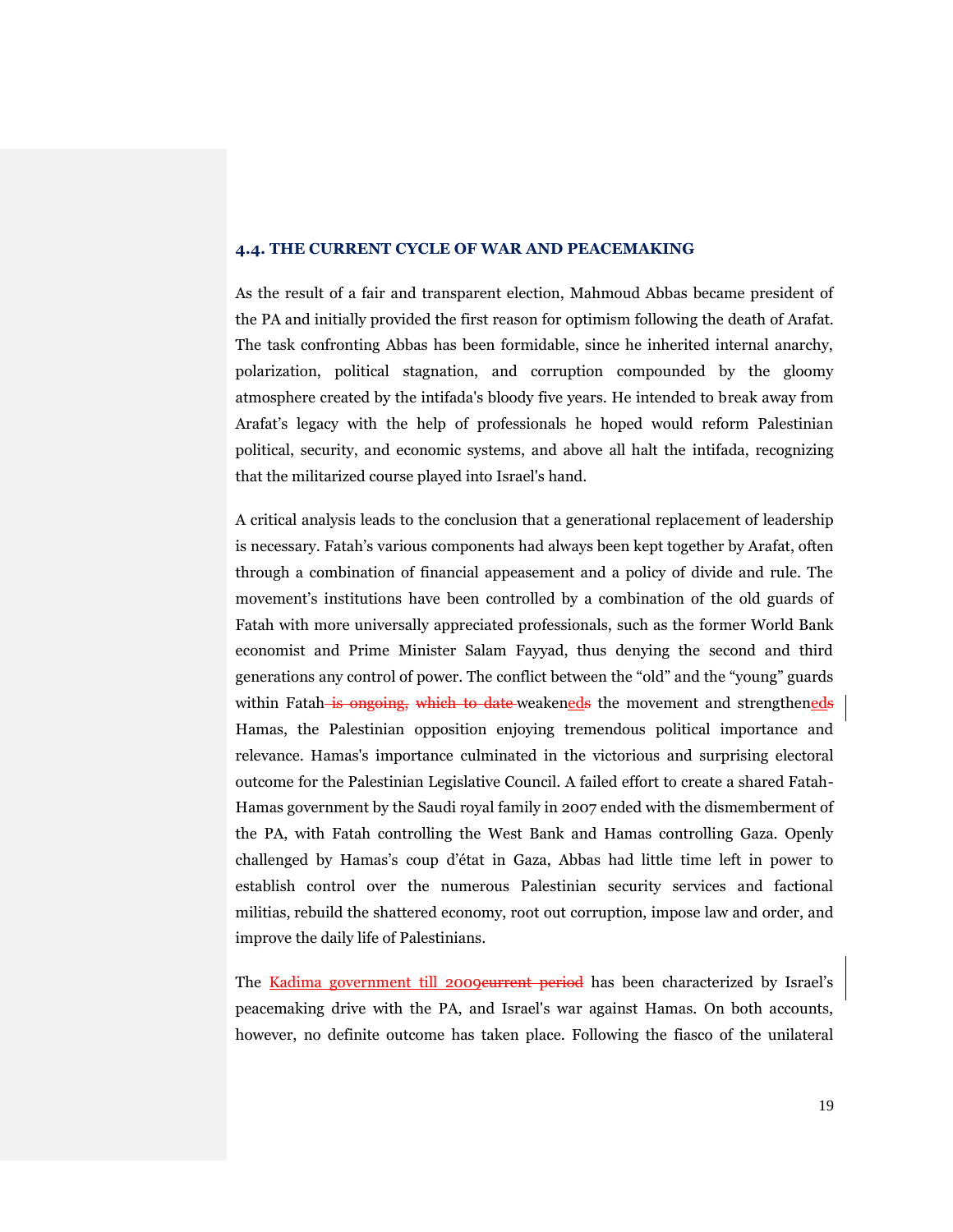withdrawal from Gaza and the Hamas takeover, a negotiated -- but not full - withdrawal from the West Bank became Israel's dominant strategy. In  $\frac{1}{2}$  and  $\frac{1}{2}$  and  $\frac{1}{2}$  and  $\frac{1}{2}$  and  $\frac{1}{2}$  and  $\frac{1}{2}$  and  $\frac{1}{2}$  and  $\frac{1}{2}$  and  $\frac{1}{2}$  and  $\frac{1}{2}$  and  $\frac{1}{2}$  and new Kadimah Party leader Ehud Olmert declared his intention to make the separation fence a permanent Israeli border. Olmert did not conceive the idea of erecting a separation barrier but some Labor leaders suggested that Israel should seal the border demarcated close to the Green Line based on Israeli security considerations. The Likud government,-back to power in 2009- developed this last concept into a substantial change, making the establishment of a viable Palestinian state with geographical contiguity impossible.

The unfinished drawing of the West Bank border, delineated by officially declared "temporary" fences retaining around 9 to 15 percent of the territory, would not find a Palestinian partner among the post-Arafat leadership. If history could repeat itself, Kadimah's unilateralism took into account that while in 1949 there was no Arab country or Palestinian leader ready to consider in 1949 the armistice Green line as a final border (providing Israel 78 percent of "historic Palestine" instead of the 55 percent allocated by the previously rejected 1947 Partition plan). But forty years later, Arafat's Palestinian National Council publicly accepted the Green Line as a definite border. Now the issue was to establish new facts on the ground with the separation barrier, removing a significant chunk of the remaining 22 percent of Palestinian territory and wait patiently perhaps for another forty years until the new facts prevail. Olmert mentioned when leaving power later that in negotiations with Abbas, a formula was reached to uphold the principle established with Egypt and Jordan to return 100 percent of the Palestinian territories through swaps of land and the building of a connecting territorial link between Gaza and West Bank. At the same time, the continuation of settlement expansion and the lack of zeal in dismantling illegal outposts that have been mushrooming in the West bank has reinforced the picture of creeping annexation.

For a while, the November 2007 Annapolis Peace Conference convened by U.S. Secretary of State Condoleezza Rice was seen as the only game in town. In a joint statement of principles, she said, "it has the potential for energizing the two publics and eliciting their full support for the negotiated agreement on a two-state solution. What I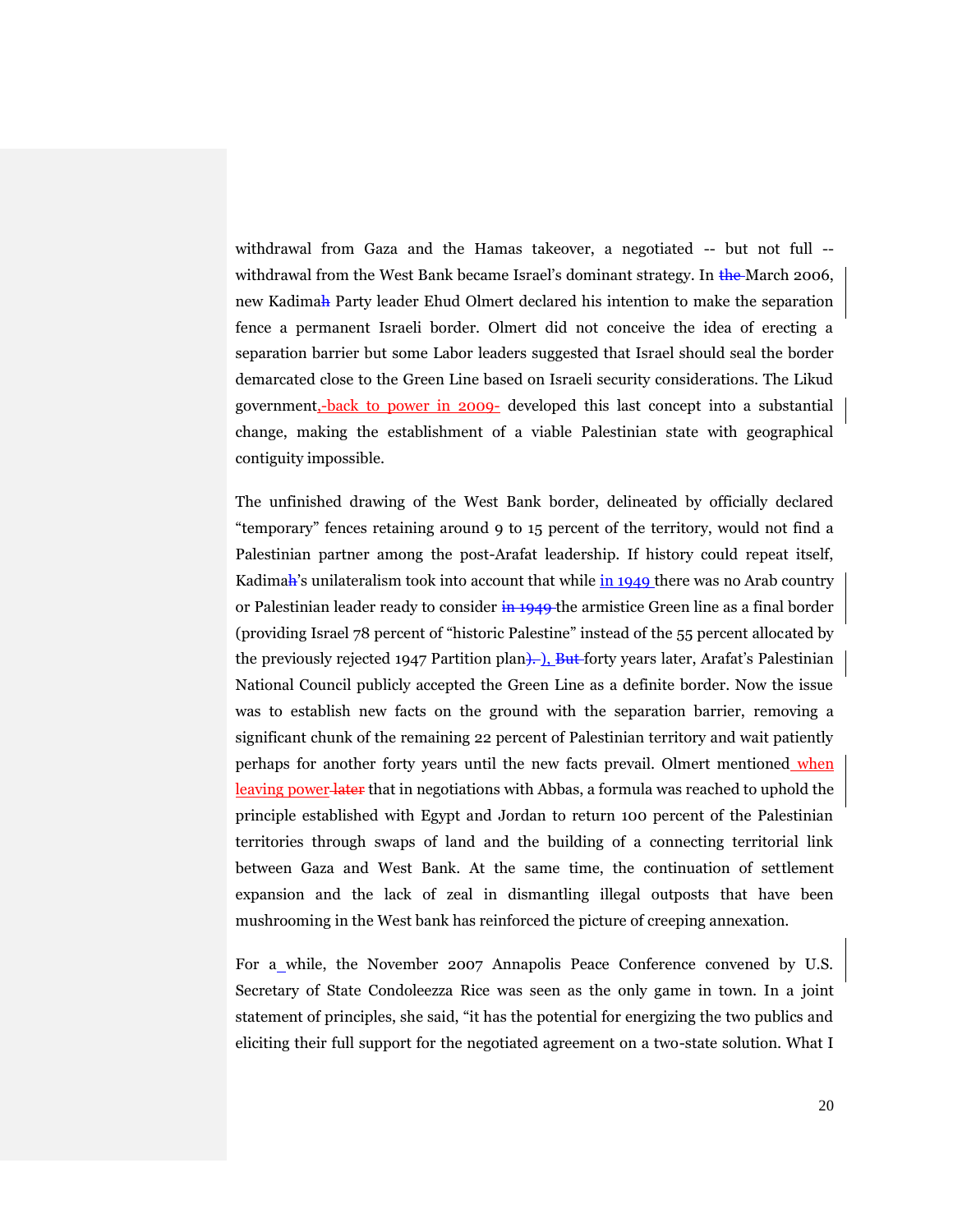am proposing represents a step toward reconciliation."<sup>32</sup> At the civil society level, additional roadblocks and checkpoints severely limits West Bank and Gaza Palestinians from meeting their counterparts in Israel while Israelis are not allowed to meet Palestinians on their own turf. As a result, most Israeli peace activities are now confined mostly to interaction with Palestinians from East Jerusalem. Ineffective, humiliating requests by Israeli NGOs for individual "single day" access permits, instead of a global campaign for pressurizing the Israeli government to guarantee an unrestricted policy for peacebuilding, has produced insignificant results. As for exceptions, some earlier joint initiatives have enjoyed temporary public support in both communities, such as the "Nusseibeh-Ayalon Accord," the Geneva Initiative, and the field actions against the occupation. However, both Palestinians and Israelis generally saw these initiatives as declaratory in nature and largely devoid of popular participation. Given that general perception, it follows that the importance of building bridges was not fully understood, appreciated, or even tacitly rejected by most government leaders by putting obstacles to such endeavors. Among mainstream Israelis, there is the growing idea of separation, or in other words, "getting rid of the Palestinians."

Most Israelis rationalize their violence against the Palestinians as no more than a justifiable reaction to threats to their own security. Conversely, Palestinians valorize violent activity as being legitimately responsive to a protracted, repressive occupation.<sup>33</sup> That such a strategy might objectively be a right or wrong choice in ending the occupation is largely beside the point. Typically, Israelis cite concrete acts of violence, such as the kidnapping of an Israeli soldier by Hamas. Palestinians insist that violence includes "structural violence," such as the expansion of settlements and the building of

#### מעוצב:כניסה: לפני: 0 ס''מ, אחרי: 0 ס''מ

 $^*$ <sup>32</sup> "At Annapolis, Abbas and Olmert clearly committed themselves to such negotiations in a highly visible international forum. Abbas's political standing in his own community received an important boost. Olmert's post-Annapolis statements gave indications that he understood both the importance and the implications of a two-state solution from Israel's perspective and was prepared to educate his public in that direction." Herbert C. Kelman, "Negotiating a Historic Compromise: New Opportunities in the Israeli-Palestinian Peace Process*"* Harvard University (manuscript 2008)

<sup>&</sup>lt;sup>33</sup> A rather surprising poll conducted by UNDP among young Palestinians seems to contradict this prevailing trend: "70 percent of Palestinian youth oppose violence to resolve conflict with Israel. *Ha'aretz* , April 1, 2009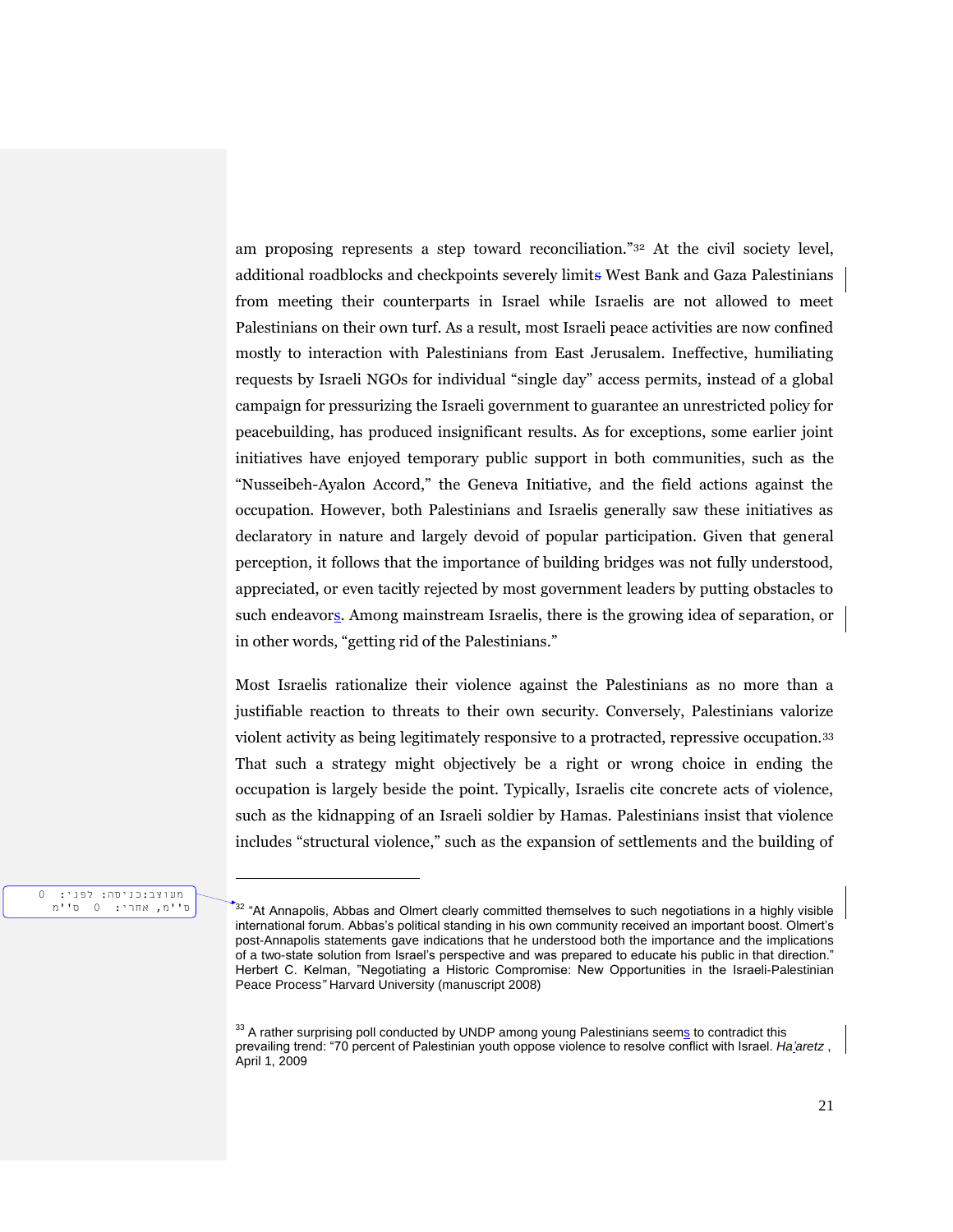the separation wall, affecting the integrity of Arab East Jerusalem. Israeli closures of Gaza crossings constrains access to health care, food supplies, employment opportunities, and decent shelter, which in turn exacerbates the suffering and deprivation of the entire population. This has resulted in premature death, reduced life expectancy, and post-traumatic stress disorders. Whereas Palestinians blame the occupation, Israelis as a whole avoid facing such unpleasant realities, preferring to attribute the cause to the "other's" violence.

Another important factor is the impact of the peace spoilers, who abide by civil disobedience, underground violent opposition, and illegal acts of defiance to judicial rulings. Facing a debilitated peace and justice movement in both civil societies are the hyper-active, devoted fanatics and law breaking spoilers, influenced by religious predicaments and regional agendas. Jewish messianic settlers, and Palestinian Islamists, such as Hamas and Islamic Jihad, are not only claiming the entire Holy Land but also have successfully used all possible means to stop the peace process.

The twenty-three-day war in January 2009 was the deadliest confrontation in the Gaza Strip since 1967. Those in Israel who opted for military action believed that the only language the "enemy" understands wass force, and the only recourse left was more violence. Overall, more than a thousand people were killed and four thousand woundedoverwhelmingly Palestinians- , and between a quarter to half of them non-combatants.

Blaming one side for the recent violence would not be constructive. Instead, Israel and Hamas both need introspection and accountability. It is illegal and immoral for Israel to conduct targeted killings of individuals in populated areas, enact collective punishment, restrict basic needs of access, and cause a large number of casualties among women and children. It is also reprehensible for Hamas to target the civilian population in southern Israel over a long period of time, with the intention of causing a large number of victims.

At the time of writing, both societies are deeply divided, and the opponents of peace are strengthening. In Israel, the February 2009 elections gave an absolute majority to a right-wing block comprised of Netanyahu's Likud Party, which reluctantlyrefuses to endorses the principle of a restricted Palestinian statetwo-state solution. Within the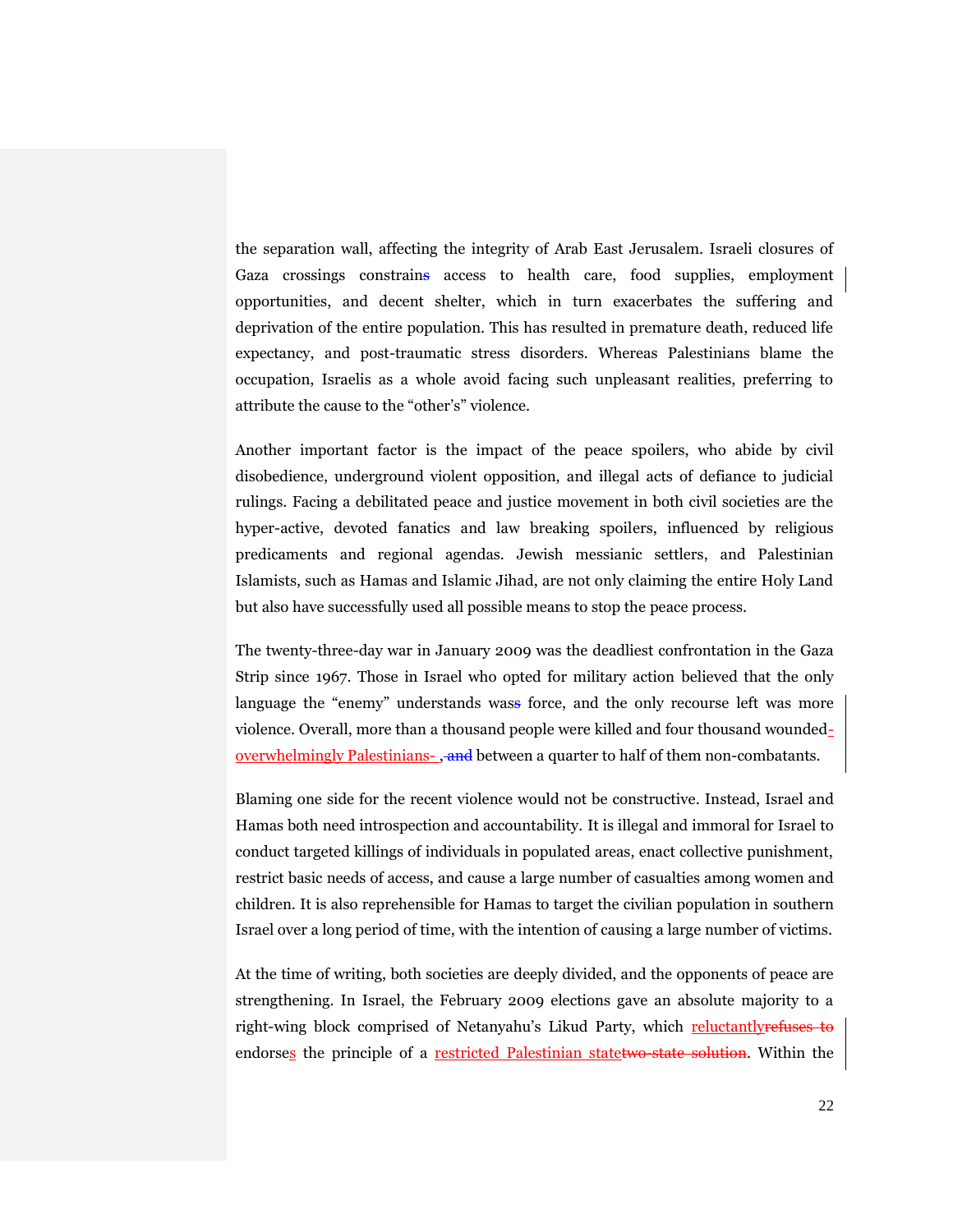Palestinian camp, there has been an ongoing crisis between Fatah and Hamas in 2006, provoked by the latter's coup d'etat in Gaza, and calls for unity have remained unmet. So far, Ffailed reconciliation attempts between Hamas and Fatah reflect their struggle for political and territorial control, seeking domestic and regional legitimacy.

מעוצב:סמן מעוצב:סמן

l

The serious deterioration of the peace process has seriously affected the democratic nature of the Israeli regime and the process of democratization in the Palestinian territories.<sup>34</sup> A few months before the endorsement of the Oslo agreement, a group of academics met to discuss the premise that democratic states tend not to fight wars against each other.<sup>35</sup> This generalization provoked several important questions: Can Israel remain a democracy given the long process of war and occupation? Can the Palestinians create a democracy under the current conditions, given the nature of the surrounding Arab regimes?<sup>36</sup> Is it easier for democracies or for authoritarian regimes to reach peace with each other?

Meanwhile, the occupation has stopped the process of the democratization in the PLO by negating the Palestinians' the full right to vote and postponing elections.[37](https://webacc.bsos.umd.edu/gw/webacc/lo5vk9Sl8pi2bsfEq6/GWAP/HREF/?action=Attachment.View&Item.Attachment.id=1&User.context=lo5vk9Sl8pi2bsfEq6&Item.drn=554551z8z0#_ftn50) Also, the fact that the 2006 legislative elections won by Hamas were not accepted by Fatah, Israel, and the U.S.-led international community, has not helped. Not even giving the Palestinians the traditional "one-hundred days of grace" -- paradoxically this was happening when the issue of democracy was brought up by George W. Bush government as a matter of priority in the Middle East -- shows clearly double standards. The cycle of

<sup>&</sup>lt;sup>34</sup> The Transformation of Palestinian Civil Society and its Role in Developing Democratic Trends in the West Bank and Gaza Strip", in Ole Hoiris and Sefa Martin Yurukel, (eds), *Contrasts and Solutions in the Middle East.,* (Aarhus University Press, Denmark, 1997), pp. 183-195.

<sup>35</sup> James Lee Ray, "Does Democracy Cause Peace"? *Annual Review of Political Science*, no. 1, 1998, pp 27-46.

<sup>36</sup> See E. Kaufman, S. Abed and R. Rothstein (eds.), *Democracy, Peace and the Israeli-Palestinian Conflict* (Boulder: Lynne Rienner Publishers, 1993).

<sup>&</sup>lt;sup>37</sup> M. Hassassian, "Democratization Process of the PLO: Ideology, Strategy and Structure. E. Kaufman, S. Abed and R. Rothstein, *op. cit.,* pp 257-285.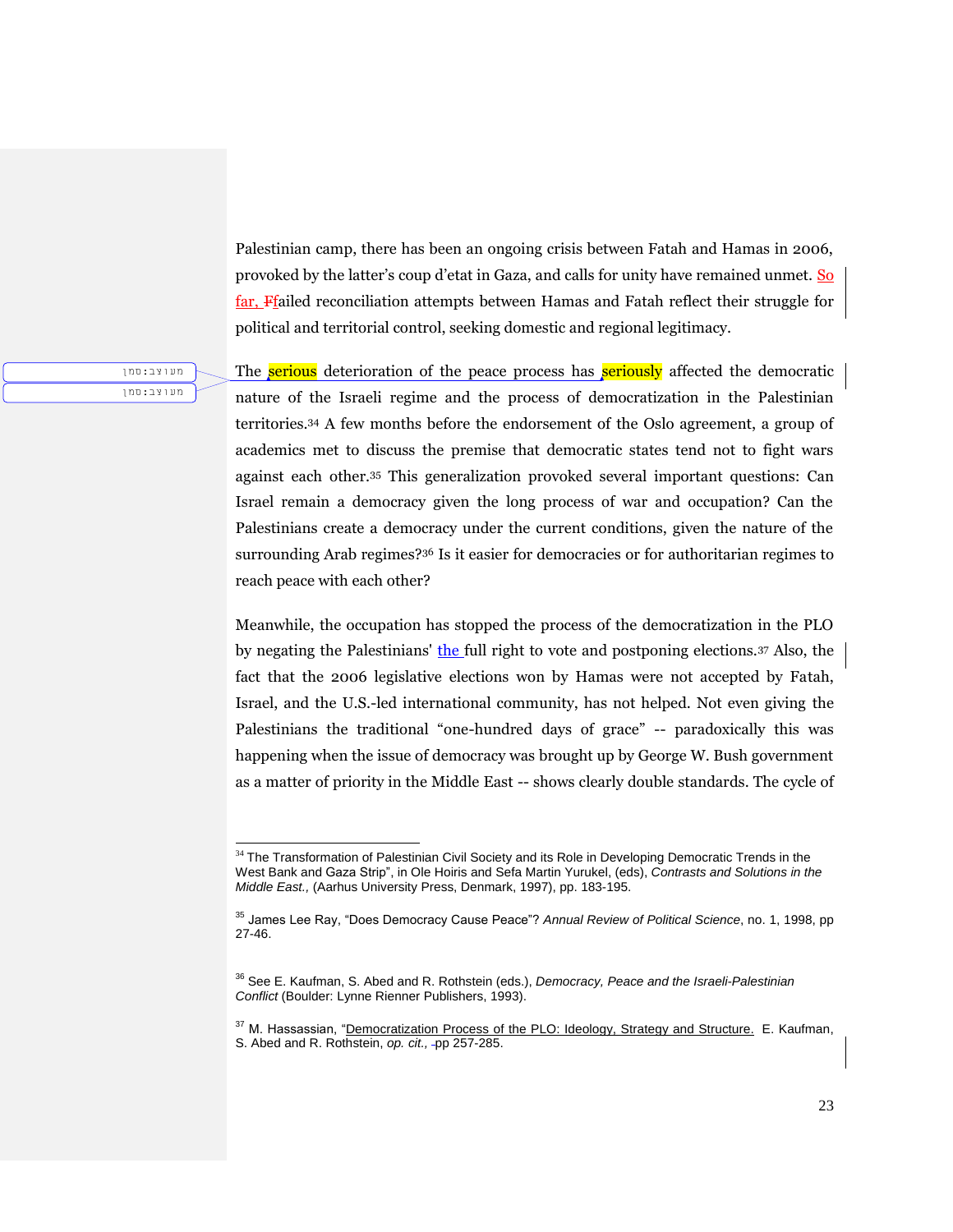violence always blamed on the other side has repeatedly resulted in growing support to political extremist forces.

Strong leadership helped Sadat's Egypt and King Hussein's Jordan make "the peace of the brave" with their Israeli counterparts, Begin and Rabin. But the quest for a strong authoritarian leader does not easily correlate with democratic practices. Sadat and Rabin were assassinated by domestic extremists, and the lives of two others leaders were threatened.

#### **4.5. CONCLUSIONS: LESSONS LEARNT**

The continued failure of the Israeli-Palestinian peace process has left all parties in a pessimistic mood. Out of despair, however, one should not embrace the wrong conclusions.<sup>38</sup> Some have now called for a "one state solution" -- in which both Palestinian Arabs and Jewish Israelis live together -- as the irreversible outcome of the untenable situation.<sup>39</sup> In response, others have clearly shown the shortcomings of such unrealistic preference, since one side would try to perpetuate their domination on the other.<sup>40</sup>

Reaffirming the identity of both nations is extremely important for the selfdetermination of Israel and a future Palestinian state. Over the last fifteen years, officials have engaged, for the first time, in diplomatic/political negotiations and civil society peace building. Although peace has not yet been achieved, key concepts -- Israel/PLO negotiations, the two-state solution, Jerusalem as the capital of the two

מעוצב:כניסה: לפני: 0 ס''מ, אחרי: 0 ס''מ

 $^{38}$  W. Salem and E. Kaufman, "From diagnosis to treatment: Towards new shared principles for Israeli– Palestinian peacebuilding", in D.J.D. Sandole, S.Byrne, I. Sandole-Staroste and J. Senehi, (eds.), *Handbook of Conflict Analysis and Resolution*, (NY, Routledge, 2009), pp. 437- 455.

<sup>39</sup> Nathan J. Brown, "Sunset for the Two-State Solution? " *Carnegie Foreign Policy Paper* (Washington, DC: Carnegie Endowment for International Peace, May 2008).

 $*$ <sup>40</sup> "As long as the majority on both sides rejects the joint state in favor of their own nation-state, there is hope of revitalizing the two-state solution. But above all, as soon as the cost of ethnic conflict becomes too high, Israel will be quick to put new effort into working on the idea of two states. It is the contradiction between a desired future and the current reality that keeps the option of establishing a border along the 1967 line alive." Klein**,** Menachem. "One state in the Holy Land : a dream or a nightmare*?" International Spectator*, 2008(43):4, Dec, pp. 89-101.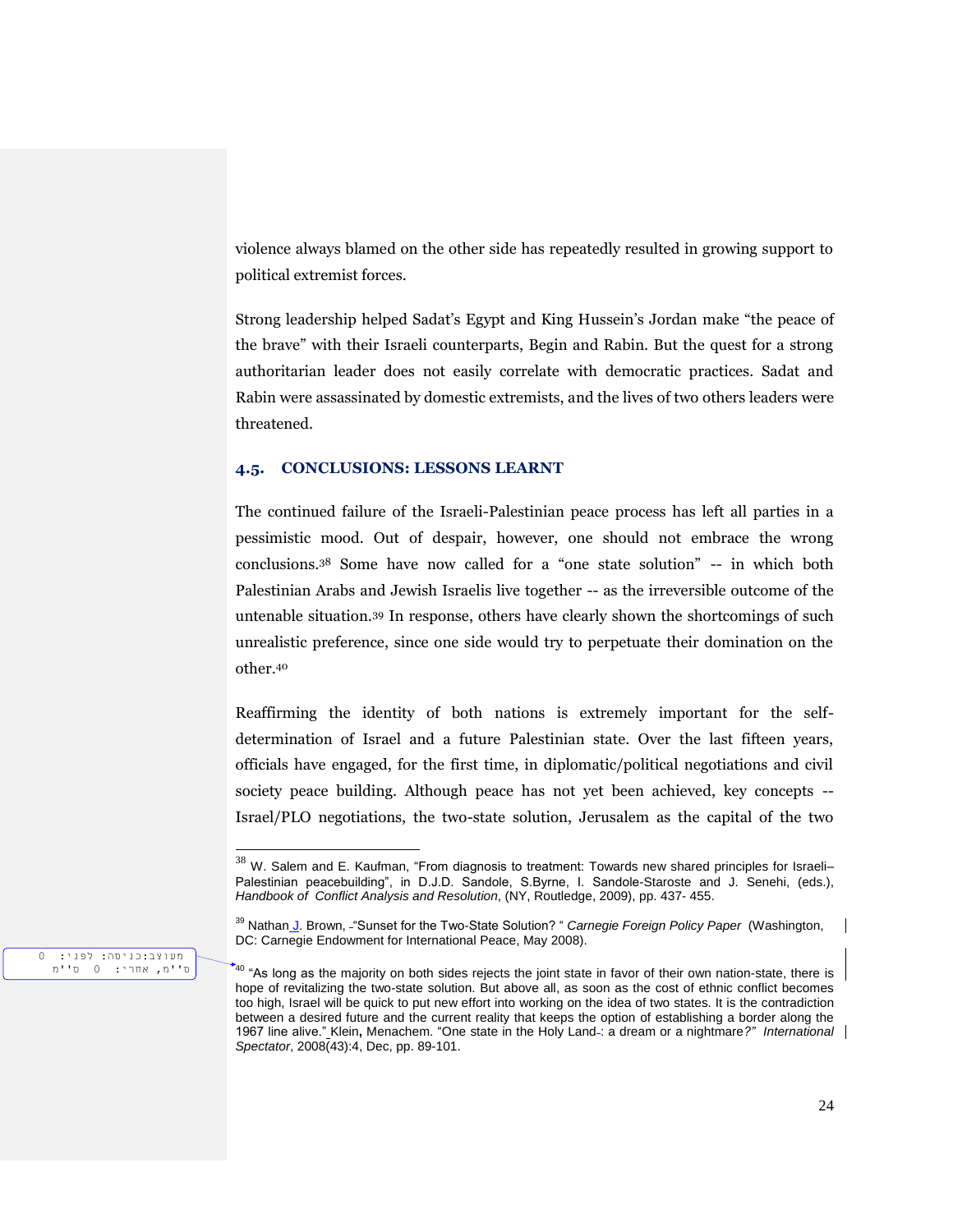states, withdrawal from the occupied territories to the pre-1967 borders (adjusted to swaps and reciprocally agreed modifications), Palestinian right of return to Israel regulated by government policy -- are now part of most of the leaderships' positions. The aspirations of the proponents of peace have slowly percolated to the main stream, even within former Likud leaders in the Kadimah Party and within the PA. Through creative and extensive "second-track diplomacy," consensus has been reached on nearly all the permanent status issues. The components of a possible official accord have been discussed ad nauseam, and the issue is no longer the final status but how to move from the current paralysis into pro-active, action-oriented solutions.

Consequently, the creation of an independent Palestinian state, at least for a first stage, is a precondition to other more consociational forms of living. The Benelux model that triggered the wider European Union has been often been given as an example in which Palestinians could come and go to Israel. Although a free flow of persons, merchandise, and jobs is critical, retaining separate sovereignty for both nations is a necessary condition for building a joint future. Jews, whose holy places are within the remaining Palestinian West Bank and East Jerusalem, could reside nearby, celebrate holidays, and reside in the West Bank while keeping their Israeli citizenship.

Weak leadership and fragmented political factions, however, have reduced the chances of a bilaterally negotiated outcome. Furthermore, Israel's disempowerment of President Abbas has led to the support and rise of forces that do not recognize the right of existence of both Israel and Palestine. In the best case scenario, the prevailing mood on both sides is to separate "we are here and they are there." This has generated a prevailing pragmatic shift from pursuing reconciliation to tacitly encouraging separation. Indeed, in important circles in the Israeli peace camp, this has become an acceptable strategy. Meanwhile, their Palestinian counterparts have become increasingly frustrated with this new approach to conflict management that postpones statehood and questions the validity of the Palestinian right to self-determination. As various recent polls demonstrate, public opinion on the one hand supports a two-state solution while at the same time supports punitive strategies. This attitude leads to significant technical and psychological shortcomings in peace work. Although peace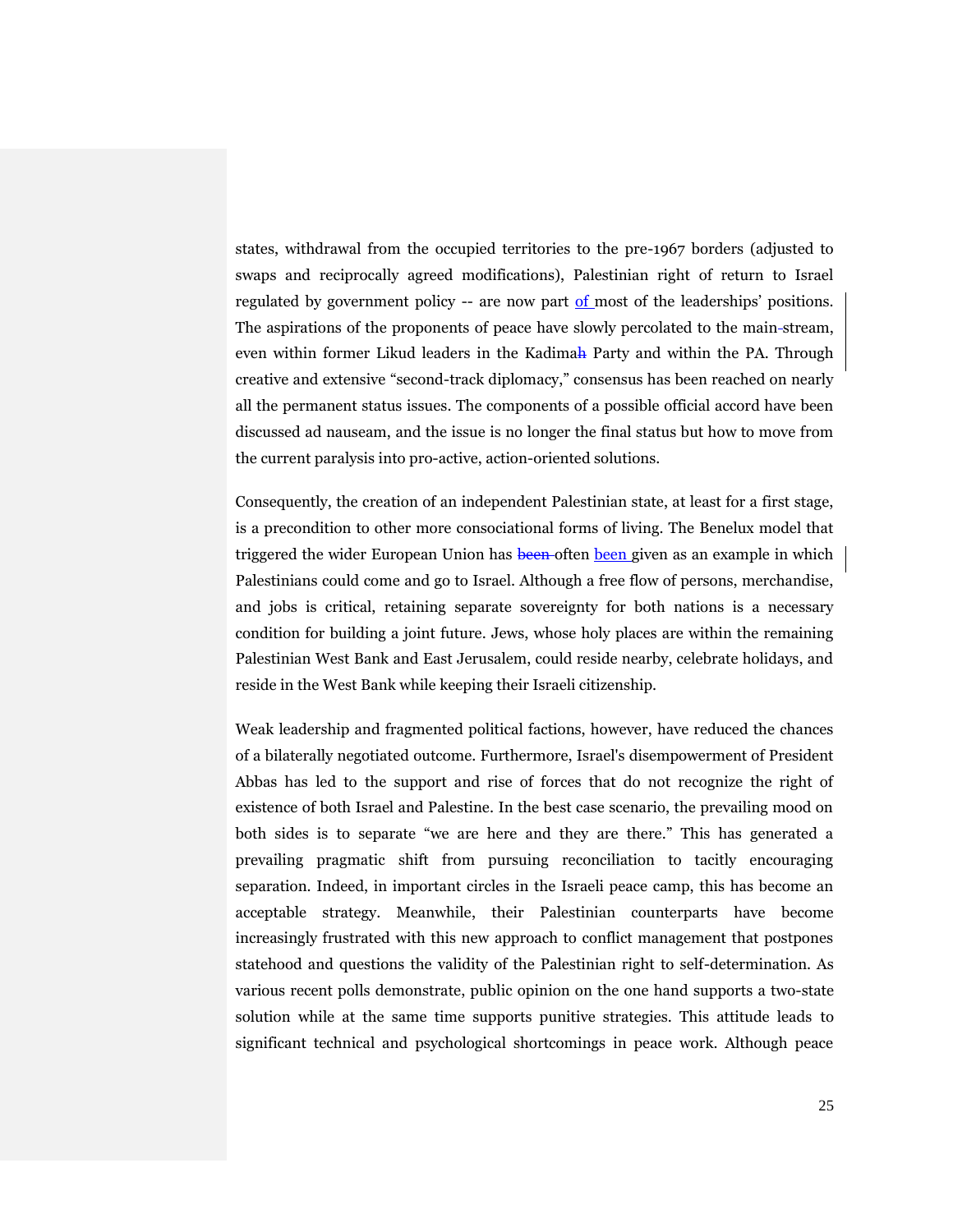activists have contributed to the public acceptance of a two-state solution, they have been unable to overcome, or at least diminish, calls for retaliation.

"Divide and rule" is feared by both sides, and no inner consensus can be achieved within the Israeli and Palestinian political realm. No solution can be reached by the negotiating parties without more active regional support, such as a strong push for the Arab League Peace Initiative as renewed in 2007 and an effective Quartet intervention led by a new pro-active U.S. administration. Soft power seems to be a priority for President Barack Obama and Secretary of State Hillary Clinton; hence, public diplomacy needs to be translated into an effective action. So far, Washington has been co-sharing the cost of the violent conflict, but now needs to invest all its "stick and carrots" in bringing about a resolution. Although the assumption that the United States cannot prevent a war nor impose peace is correct, it has a decisive role to play in this direction.

Furthermore, regional players, such as Turkey, Egypt and Saudi Arabia, should also help by not only persuading the Israeli and Palestinian leadership to come to an agreement but also addressing directly the grassroots problem through the media, and by encouraging the peace-oriented organizations in playing a major role in shifting public opinion. American presidents and emissaries, for example, have been talking behind close doors to ministers and security personnel, but do not spend time addressing the general public directly and supporting the local -politicians ready to advance the U.S. peace policy in the Middle East, as effectively and aggressively as the American Israeli Public Affairs Committee (AIPAC), the Jewish lobby, has promoted Israel's policies in Washington D.C. Reducing the large foreign aid to Israel may be difficult to achieve in the U.S. Congress, but there is no reason why Washington could not make the money connected to Israeli cabinet policies regarding settlements in the West Bank, and earmarking a small percentage for peace building activities by non-governmental organizations.

The election of President Obama has paved the way for the concept of change, and the Clinton Parameters are considered to be a realistic expression of the consensus found among moderates and pragmatics on both sides. A wider menu of alternative options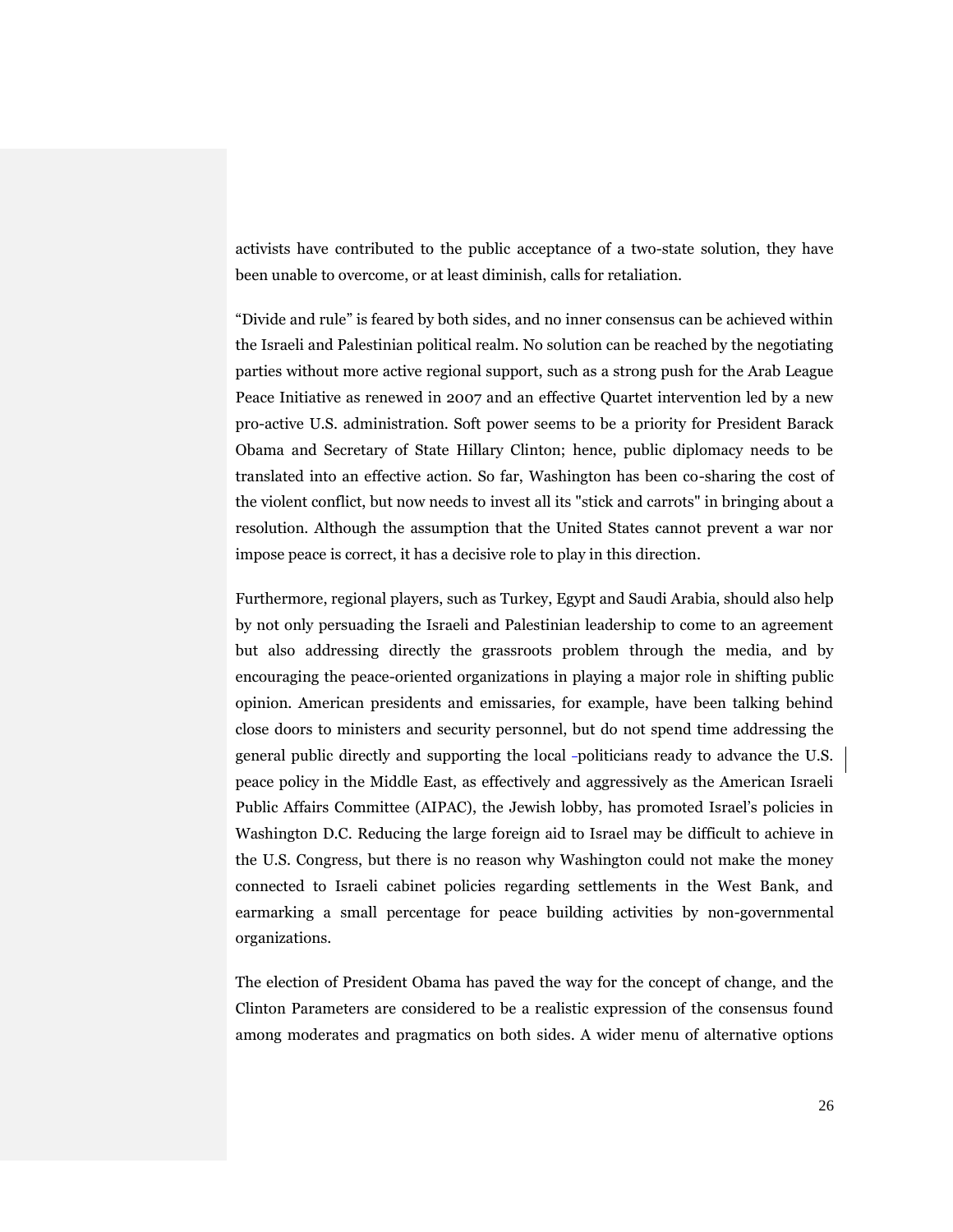offered immediately after the U.S. election was too optimistic, given the negative effect of the Hamas-Israel war in Gaza and the subsequent formation of a Nethanyahu-led government.<sup>41</sup> At the end of a renewed process, the application of the parameters formulation in full (or an even restricted interpretation, leaving the Old City of Jerusalem and its Holy Places as well as the detailed discussion on refugees to a later stage) must encourage local elites and public to support it. If predictable obstacles for governmental approval arise, it may be best to submit the plan into a referendum at the same time by both sides. The Syria-First option can be seen more as a ploy and a diversion to a determined effect by the new administration and the rest of the world to gradually bring the perennial core conflict to an end.

The challenges and difficulties of peace-making in a democratic setting highlight a paradox: one the one hand, while the generalization that established democracies do not conduct wars against each other still holds, On the other hand, in the short-term, it seems that only strong (and perhaps even authoritarian) rulers are better equipped to achieve peace. More often than not, Israeli politicians have checked public opinion toward a return of all occupied territories -- or mutually agreed swaps -- without taking the lead. Weaker leaders often check public opinion and do not understand the difference between the question addressed to the individual Israeli countrymen "Are you ready to make peace, by withdrawing from the territories ?" from the question "Would you support an negotiated agreement signed by your government"? Likewise, individual Palestinian refugees, if asked to renounce the right of return, would answer more negatively than if they are if provided "second best" options of resettlement elsewhere and compensation.

The corruptive nature of occupation stresses the importance of integrating human rights principles into the peace process, which guarantee more fair and sustained solutions rather than imposed fragile results. Absolute justice cannot be created, but it is important that a minimal sense of recognition of each other's needs guarantees a

מעוצב:כניסה: לפני: 0 ס''מ, אחרי: 0 ס''מ l

מעוצב:סמן **הערה]hr3]:** Sentence is not complete; may be the words "might be right" have to be inserted at this place. מעוצב:סמן

מעוצב:סמן

<sup>41</sup> Shai Feldman and Khalil Shikaki, "Policy Options: The Obama Administration and the Palestinian-Israeli Conflict", *Middle East Briefing*, Brandeis University, Crown Center for Middle East Studies, December 2008, no. 32.